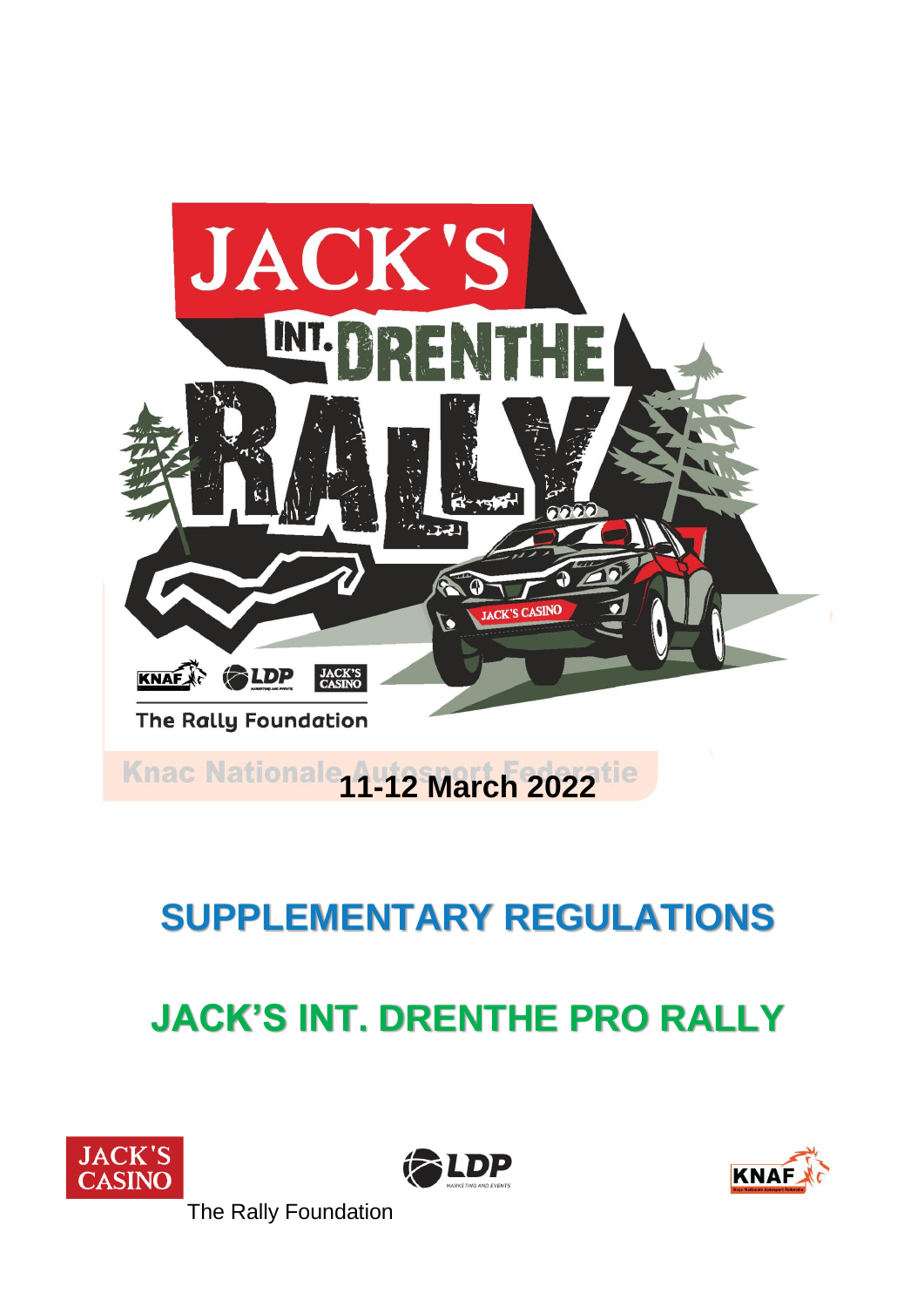



#### **JACK'S INT. DRENTHE PRO RALLY**

Please note that entry to the event is only possible with Corona Check app. You need to have uploaded:

- A vaccination certificate (full vaccination, minimum 14 days), or
- A negative test certificate of Testing (valid for 48 hours, from 13 years), or
- A proof of recovery

### **1 Introduction**

#### **1.0 Closed event**

Participation in the Jack's Int Drenthe Pro Rally is only on invitation only.

#### **1.1 Preamble**

This rally will be run in compliance with the FIA International Sporting Code (ISC) including appendices, the KNAF Regulations book 2022, the KNAF 2022 Rally Regulations (SRR) and this Supplementary Regulations. The National Road Traffic Regulations shall apply.

The numbering is in line with the FIA Regional Rally Sporting Regulations 2022.

Any modifications, amendments and/or additions to the Rules and Regulations shall be made in the form of numbered and dated bulletins.

Additional information will be published in the Rally Guide, to be published on (date)

559.6 km

144.8 km

**1.2 Length of Special Stages and Road surface:** asphalt: 127.4 km, gravel 17.4 km

#### **1.3 Overall SS distance and total distance of the itinerary**

| <b>Total distance of the itinerary</b> | 55 |
|----------------------------------------|----|
| Number of legs                         | 2  |
| Number of special stages               | 18 |
| Number of different Special Stages     |    |
| <b>Total length of Special Stages</b>  | 14 |
|                                        |    |

#### **2 Organisation**

**2.2 Approvals** BSR 22-03/RvdZ, dated 10-02-2022 KNAF Visa No: 0407.22.050 dated 10 february 2022 This event has been KNAF approved for foreign competitors.

Organiser's representative: Tim Rietveld (KNAF 17635)

**2.3** Organiser: Stichting Autosport Noord Oost Polder (SANOP) Address: 
Hengelosestraat 547, NL 7521 AG Hengelo<br>
E-mail: 
Secretariaat @drentherally.nl [secretariaat@drentherally.nl](mailto:secretariaat@drentherally.nl)

In Cooperation with The Rally Foundation

#### **Promotor: LDP International b.v**

**2.4 Organising Committee** LDP International B.V. Hilde van Dam

SANOP Tim Rietveld<br>The Rally Foundation Henk Peter Meilink The Rally Foundation The Rally Foundation Dick Bins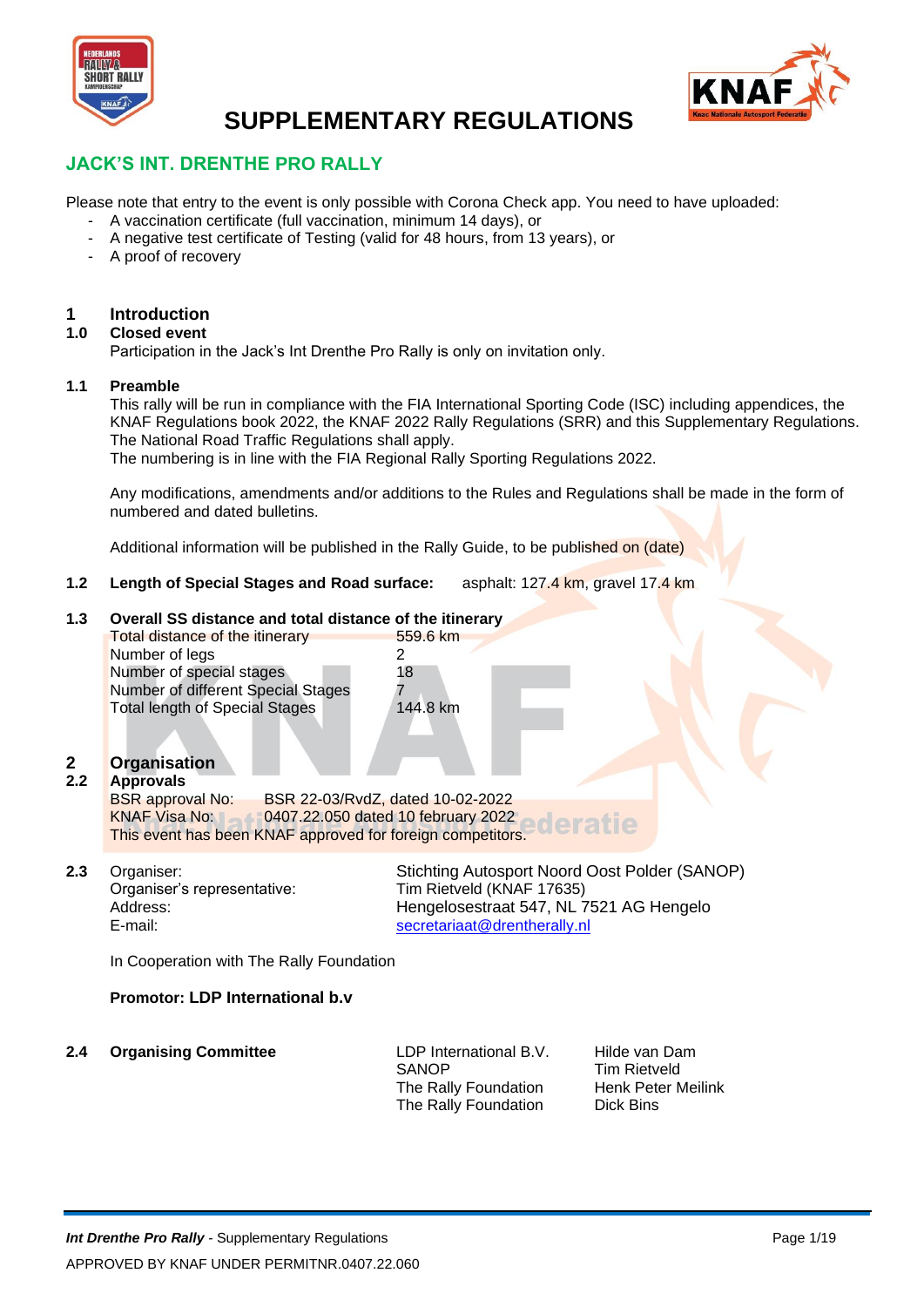



### **2.5 Stewards of the Meeting**

Chairman Gerard du Pre (KNAF 2832)<br>Members Garel ten Horn (KNAF 34332) Carel ten Horn (KNAF 34332), Heiko Mulder (KNAF 21428) Secretary of the Stewards Angela Keuper (KNAF 37191)

#### **2.6 FIA/KNAF Delegates & Observer**

KNAF Observer t.b.c.

KNAF Safety Officer **Andre Slotboom** , Jurgen Verpalen

#### **2.7 Senior Officials**

|                                              | <b>Name</b>                                                     | License no.                            |
|----------------------------------------------|-----------------------------------------------------------------|----------------------------------------|
| Event Director:                              | Henk Peter Meilink                                              | <b>KNAF 44409</b>                      |
| Clerk of the Course:                         | Jan Seinen                                                      | <b>KNAF 22894</b>                      |
| Deputy Clerk of the Course:                  | Bastiaan van Lingen                                             | <b>KNAF 25772</b>                      |
| Assistant Clerk of the Course                | <b>Martijn Bins</b>                                             | <b>KNAF 5399</b>                       |
| Secretary of the Event:                      | Bastiaan van Lingen (pre-event)<br>Angela Keuper (during event) | <b>KNAF 25772</b><br><b>KNAF 37191</b> |
| <b>Chief Safety Officer:</b>                 | Robert van der Zee                                              | <b>KNAF 9577</b>                       |
| Deputy Chief Safety Officer:                 | <b>Erwin Dunnewind</b>                                          | <b>KNAF 17616</b>                      |
| Scrutineers (Chief Scrutineer):              | Eric van Ameide                                                 | <b>KNAF4111</b>                        |
| Chief Medical Officer (CMO):                 | Guido van den Acker (AES)                                       |                                        |
| Timekeeping (Chief Timekeeper):              | Rallysafe                                                       |                                        |
| <b>Competitors' Relations Officer (CRO):</b> | Wim den Hollander<br>Laura Bitter- den Hollander                | <b>KNAF 8393</b><br><b>KNAF</b>        |
| Press Officer:                               | Bertram Buikema (LDP Int.)                                      |                                        |
| <b>Environmental Officer:</b>                | Bert Jan Vosjan                                                 | <b>KNAF 20295</b>                      |

Location secretary of the event Race Control Tower – 1 st floor Contact secretary of the event: [secretariaat@drentherally.nl](mailto:secretariaat@drentherally.nl)

**2.8 Location of Rally HQ:** TT-Circuit, De Haar 9, NL 9405 TE Assen

Rally HQ in operation from 11-03-2022 – 07:00 hr to  $12-03-2022 - 01:00$  hr from 12-03-2022 – 07:30 hr to 12-03-2022 – 20:00 hr Service parc in operation: **Fig. 2002** – 08:00 hr to 12-03-2022 – 01:00 hr from 12-03-2022 – 07:30 hr to 12-03-2022 – 20:00 hr

Digital Notice Board (DNB) Sportity app. **Fig. 1.1 Set also pasword: DRENTHE2022** Website: <https://webapp.sportity.com/channel/DRENTHE2022>

#### **3 Programme in chronological order and locations**

|                                               | Location:                   | Date:      | Time:           |
|-----------------------------------------------|-----------------------------|------------|-----------------|
| Publishing of the supplementary regulations   | <b>Digital Notice Board</b> | 08-02-2022 | 20:00           |
| Entries open                                  | Rallydocs                   | 08-02-2022 | 20:00           |
| <b>Issuing of Rally Guide</b>                 | Website + DNB               | 10-02-2022 | 20:00           |
| Closure date of entries at reduced fee        | Rallydocs                   | 20-02-2022 | 23:59           |
| Closure date of entries                       | Rallydocs                   | 03-03-2022 | 23:59           |
| Closing date for order of extra service in SP | Rallydocs                   | 03-03-2022 | 23:59           |
| Publication date of entry list                | <b>Digital Notice Board</b> | 05-03-2022 | 20:00           |
| Issuing of the road book                      | t.b.c.<br>Kampen            | 10-03-2022 | $18:00 - 19:00$ |
|                                               |                             |            |                 |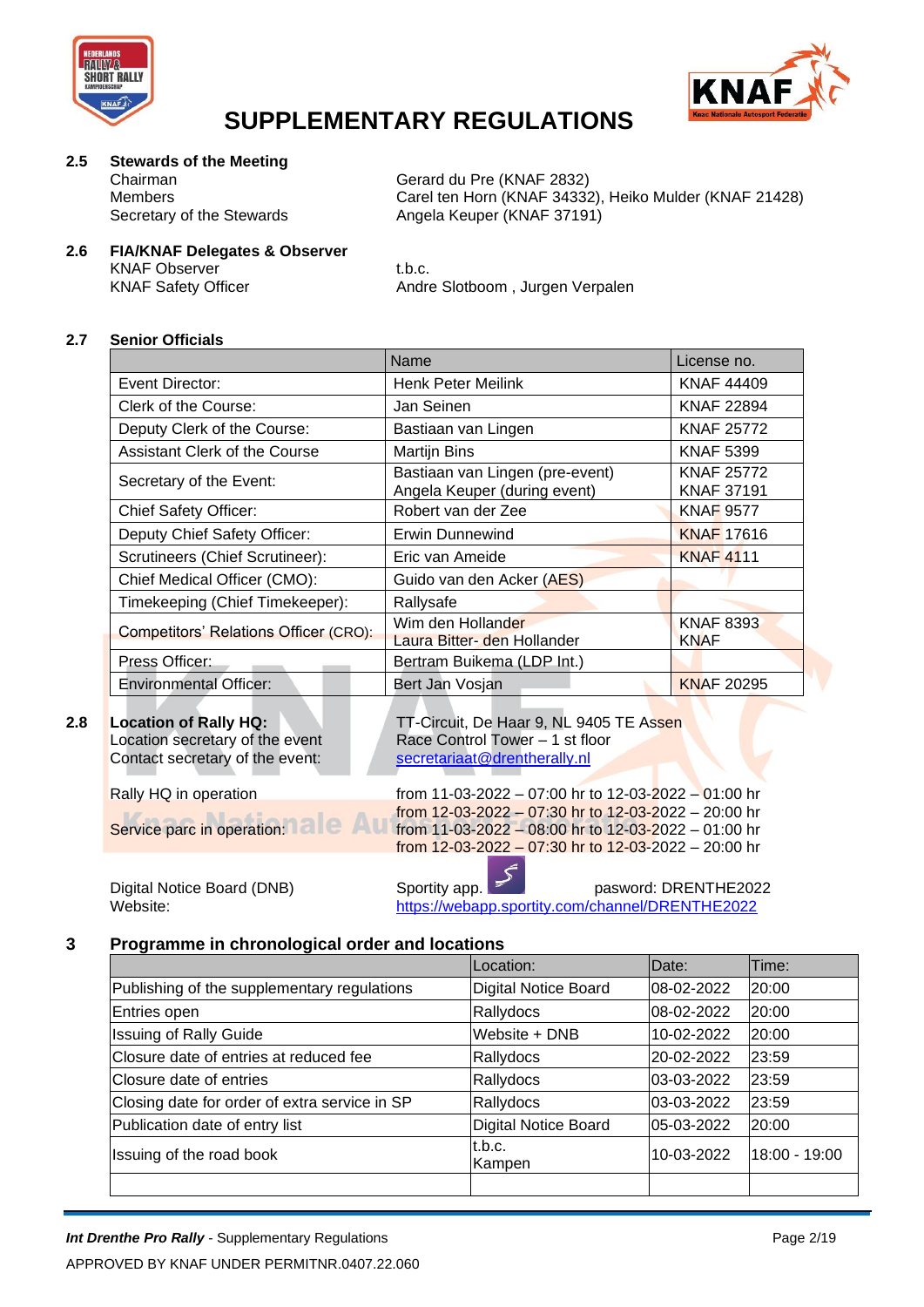



| Hand-out of dataloggers for reconnaissance               | t.b.c.<br>Kampen                     | 10-03-2022               | 18:00 - 19:00                                                |
|----------------------------------------------------------|--------------------------------------|--------------------------|--------------------------------------------------------------|
| Reconnaissance                                           |                                      | 10-03-2022<br>11-03-2022 | $18:30 - 22:00$<br>$09:30 - 15:30$                           |
| <b>Entering TT-Circuit for teams</b>                     | TT - Welcome Centre                  | 11-03-2022               | $08:00 - 20:00$                                              |
| Service parc in operation                                | TT-circuit Assen                     | 11-03-2022<br>12-03-2022 | $08:00 - 01:00$<br>$07:30 - 20:00$                           |
| Chand-out of material and documents                      | Headquarters<br>briefing room        | 11-03-2022               | $09:00 - 10:30$                                              |
| Administrative checks                                    | Headquarters<br>briefing room        | 11-03-2022               | 08:30 - 10:00                                                |
| Hand-out of rally safety tracking system                 | Headquarters<br>briefing room        | 11-03-2022               | $08:30 - 10:30$                                              |
| Return of dataloggers for reconnaissance                 | Headquarters<br>briefing room        | 11-03-2022               | $15:00 - 16:30$                                              |
| Opening of media centre                                  | Headquarters<br>Media centre         | 11-03-2022<br>12-03-2022 | $16:00 - 23:59$<br>$08:30 - 19:00$                           |
| Scrutineering - sealing & marking of components          | <b>Technical Centre</b>              | 11-03-2022               | $09:00 - 14:30$                                              |
| 1 <sup>st</sup> Stewards Meeting                         | Headquarters - room 2                | 11-03-2022               | 14:45                                                        |
| Publication of list of cars eligible to start            | <b>Digital Notice Board</b>          | 11-03-2022               | 15:15                                                        |
| Publication of start list for Leg 1                      | Digital Notice Board                 | 11-03-2022               | 15:15                                                        |
| Drivers briefing                                         | <b>Media Centre</b>                  | 11-03-2022               | 15:30                                                        |
| Start of the Rally - Leg 1                               | TT-Circuit - Main<br><b>Straight</b> | 11-03-2022               | 16:31                                                        |
| Remote Service Park in operation                         | t.b.c.<br>Kampen                     | 11-03-2022               | $17:00 - 23:30$                                              |
| Finish of Leg 1 (estimated time of 1 <sup>st</sup> car)  | TT-Circuit - Parc Ferme              | 11-03-2022               | 22:42                                                        |
| Publication Provisional Results of Leg 1                 | <b>Digital Notice Board</b>          | 12-03-2022               | 01:00                                                        |
| <b>Publication Startlist of Leg 2</b>                    | <b>Digital Notice Board</b>          | 12-03-2022               | 01:00                                                        |
| Start of the Rally - Leg 2                               | TT-Circuit - Parc Ferme              | 12-03-2022               | 08:11                                                        |
| Finish of Leg 2 (estimated time of 1 <sup>st</sup> car)  | TT-Circuit - Parc Ferme              | 12-03-2022               | 16:21                                                        |
| Demounting of rallysafe tracking system in Parc<br>Fermé | Parc Ferme area                      | 12-03-2022               | After finish                                                 |
| <b>Prize giving ceremony</b>                             | <b>Podium RTV Drenthe</b>            | 12-03-2022               | 18:00                                                        |
| <b>Publication of Provisional Classification</b>         | <b>Digital Notice Board</b>          | 12-03-2022               | 19:00                                                        |
| <b>Final Stewards Meeting</b>                            | Headquarters - 2b                    | 12-03-2022               | 19:30                                                        |
| Publication of the final classification                  | <b>Digital Notice Board</b>          | 12-03-2022               | 30 min after<br>publication<br>provisional<br>classification |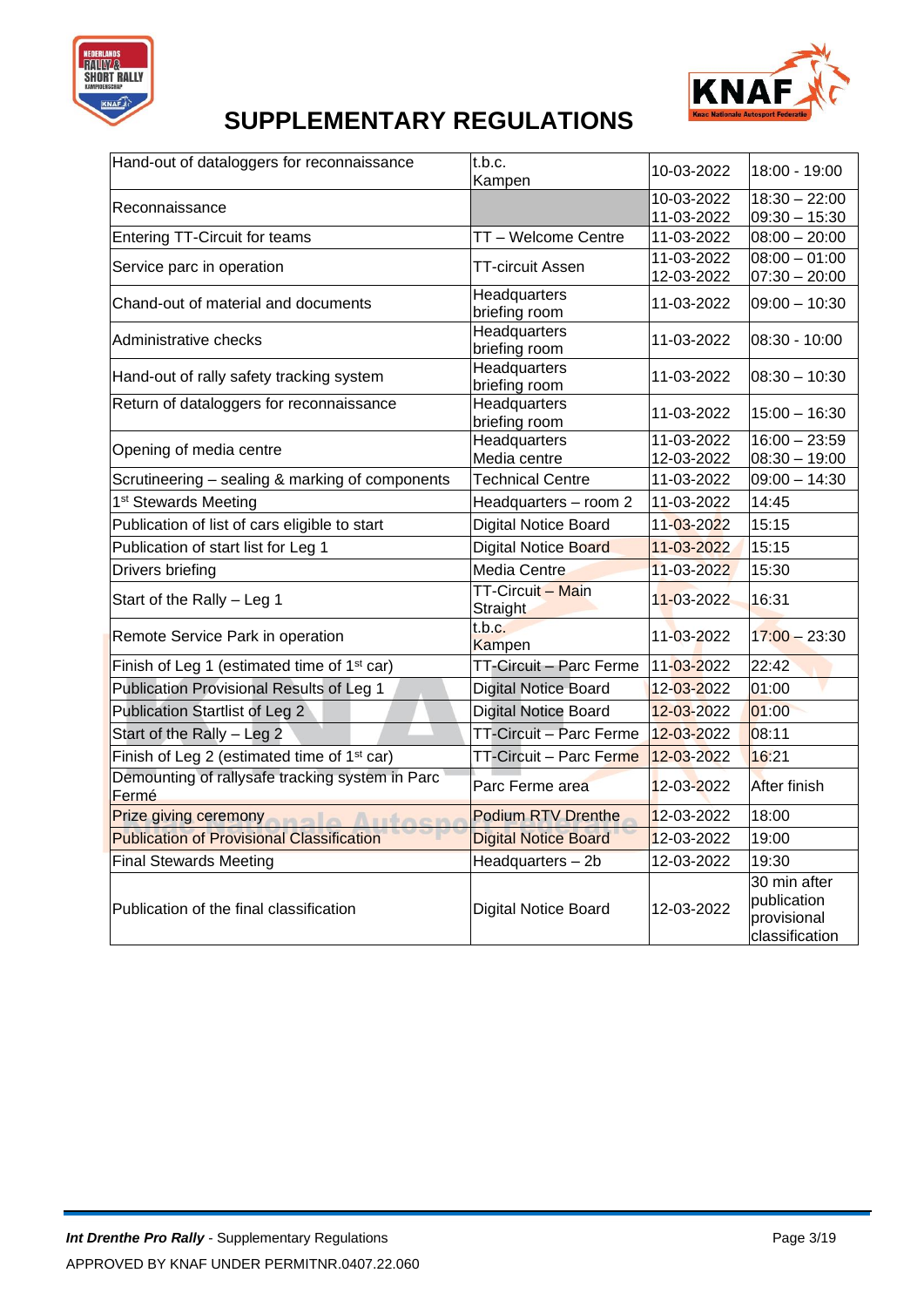



### **4 Entries**

#### **4.1 Closing date for entries**

See programme in chronological order (SR Art. 3).

#### **4.2 Entry procedure Entries on invitation only**

**4.2.1** Licenses (Competitors, 1st & 2nd driver) – minimum level:

for cars in classes PRC1:

International Road C license and for foreign competitors with authorisation of the ASN which issued this license.

For cars in classes PRC2 and PRGT:

KNAF – minimum Rally Club License

Foreign competitors: international licence rally with authorisation of the ASN which issued this licence In case of minor competitor/driver a parent/minor licence must be showed.

On invitation only, any licensee wishing to take part in Jack's Int. Drenthe Pro Rally must send his application to the secretary of the event by e-mail [\(secretariaat@drentherally.nl\)](mailto:secretariaat@drentherally.nl).

A final entry application (also made electronically) will be accepted only if accompanied by the total entry fees. The entry fee must be credited in full to the organiser's bank account:

#### **4.3 Number of competitors accepted and vehicle classes**

**4.3.1** The number of competitors shall be limited to: maximum of 120 cars, combined for the 3 events. In case of more than 120 entries acceptance of the entries will be done according: 1<sup>st</sup> priority drivers, 2<sup>nd</sup> championship entrants, 3<sup>rd</sup> by organiser

#### **4.3.2 Eligible cars**

| <b>CLASSES GROUPS</b> |                                              |                                                                                                                                                                                                                                                                                                                                                                                                                                                                                                                                                                                                                                                                                                                                                                                                                                                                  |  |  |
|-----------------------|----------------------------------------------|------------------------------------------------------------------------------------------------------------------------------------------------------------------------------------------------------------------------------------------------------------------------------------------------------------------------------------------------------------------------------------------------------------------------------------------------------------------------------------------------------------------------------------------------------------------------------------------------------------------------------------------------------------------------------------------------------------------------------------------------------------------------------------------------------------------------------------------------------------------|--|--|
| PRC <sub>1</sub>      | $WRC2 - 1.6T$ engine<br>$WRC3 - 1.6T$ engine | - World Rally Cars, complying with the 2021 Appendix J, Art. 255A,<br>when driven by a driver who has obtained the approval of the FIA<br>- World Rally Cars homologated before 31.12.2013, complying with<br>homologation extension 100/01 KSR and its WR extension, and with<br>the 2013 Appendix J, Art. 255A. Only WRC cars with an FIA passport<br>issued before 31/12/2016 are allowed<br>- World Rally Cars homologated as from 01.01.2014, complying with<br>homologation extension 200/01 WRC and with the 2016 Appendix J,<br>Art. 255A. Only WRC cars with an FIA passport issued before<br>31/12/2016 are allowed.<br>- World Rally Cars homologated as from 01.01.2015, complying with<br>homologation extension 300/01 WRC and with the 2016 Appendix J,<br>Art. 255A. Only WRC cars with an FIA passport issued before<br>31/12/2016 are allowed. |  |  |
|                       | Rally2                                       | Group Rally2 cars conforming to the 2022 Appendix J, Art. 261                                                                                                                                                                                                                                                                                                                                                                                                                                                                                                                                                                                                                                                                                                                                                                                                    |  |  |
|                       | Rally2 Kit (VR4K)                            | Cars fitted with R4 Kit conforming to the 2022 Appendix J, Art. 260E                                                                                                                                                                                                                                                                                                                                                                                                                                                                                                                                                                                                                                                                                                                                                                                             |  |  |
|                       | NR4 over 2000cc                              | Group N cars conforming to the 2019 Appendix J, Art. 254                                                                                                                                                                                                                                                                                                                                                                                                                                                                                                                                                                                                                                                                                                                                                                                                         |  |  |
| PRC <sub>2</sub>      | WRC <sub>2</sub> T                           | Cars from Group WRC 2.0 turbo conforming to the 2010 Appendix J,<br>Art. 255A                                                                                                                                                                                                                                                                                                                                                                                                                                                                                                                                                                                                                                                                                                                                                                                    |  |  |
|                       | <b>HWRC 2.0</b>                              | Cars conforming to the Dutch Regulations (SRR2022), historic WRC<br>(registered on or before 31.12.1993)                                                                                                                                                                                                                                                                                                                                                                                                                                                                                                                                                                                                                                                                                                                                                         |  |  |
| <b>PRGT</b>           | <b>RGT</b> cars                              | Group RGT cars conforming to the 2019 Appendix J, Art. 256<br>Group RGT cars conforming to the 2022 Appendix J, Art. 256                                                                                                                                                                                                                                                                                                                                                                                                                                                                                                                                                                                                                                                                                                                                         |  |  |
|                       | A8 over 2000 cc                              | Group A cars conforming to 2022 Appendix J, Art. 255                                                                                                                                                                                                                                                                                                                                                                                                                                                                                                                                                                                                                                                                                                                                                                                                             |  |  |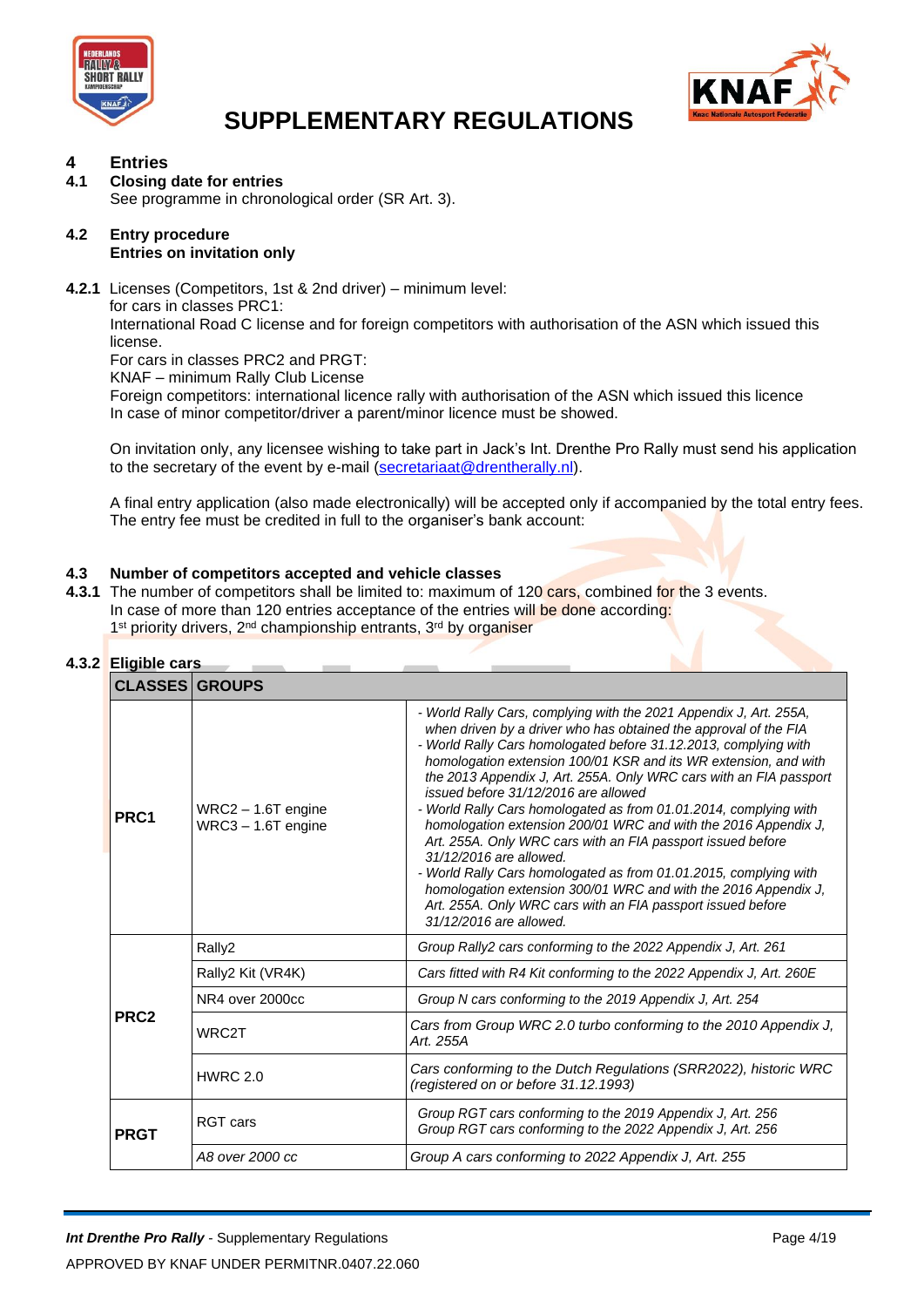



#### **4.4 Entry fees/entry fee packages**

With organiser's optional advertising  $\begin{array}{r} \epsilon \quad 750.00 \quad \text{reduced fee for early entry (20-02-2022)} \\ \epsilon \quad 850.00 \quad \text{normal fee} \end{array}$ 

€ 850.00 normal fee<br>€ 1250.00 reduced fee Without organiser's optional advertising € 1250.00 reduced fee for early entry (20-02-2022) € 1350.00 normal fee

Additional fees:

| <b>EUR</b> | 45.00      | Additional space of service area (10 m2 - 10*1 mtr)                |
|------------|------------|--------------------------------------------------------------------|
| <b>EUR</b> | 50.00      | Additional service cars, admitted to the own service area          |
|            |            | 1 car with additional decals to service area, Option to order more |
| <b>EUR</b> | 200.00     | <b>Additional Service Package</b>                                  |
|            |            | 30 m2 additional service area (10*3 mtr)                           |
|            |            | 1 additional car with additional decals admitted to service area   |
|            |            | 1 additional roadbook                                              |
|            |            | 1 additional rally magazine                                        |
| <b>EUR</b> | 355.00     |                                                                    |
|            | (incl VAT) | Pitbox, incl electric power and water (6 * 12 mtr)                 |
| EUR.       | 20.00      | Additional Entry ticket (one person)                               |
| <b>EUR</b> | 25.00      | Paddock Parking Oude Veenslang (one car)                           |

The standard entry fee includes:

- 1 rally plate including start number
- 2 door numbers, incl. compulsory advertising
- 4 competition numbers (front, side and rear window)
- 1 road book
- 1 service pack which contains:
	- 1 service car decal.
	- $*$  60 m2 service place (length x width = ca. 6 x 10 m),
	- \* 2 rally programs, which contains detailed maps of the special stages,
	- $*$  6 entrance tickets ( for 1<sup>st</sup> and  $2<sup>nd</sup>$  driver + 4 service crew)
- 1 service place 30 m2 (length x width ca 5 x 6 m) Remote Service

#### **4.5 Payment**

The entry fee shall be paid by bank transfer to the account indicated below (in the latter case, adequate proof of payment must be attached to the entry form): **Federatie** 

Organiser's bank details:

| Bank:          | Rabobank                              |
|----------------|---------------------------------------|
| Accountholder: | <b>Stichting The Rally Foundation</b> |
| IBAN:          | NL33RABO0332585689                    |
| BIC:           | RABONL2U                              |
|                |                                       |

#### **4.6 Entry fee refunds**

The entry fee shall be refunded in full

90% if the event does not take place

100% to teams whose entry application is rejected

The organiser may partially refund entry fees, if a competitor cannot take part in the event due to a duly proved case of force majeure.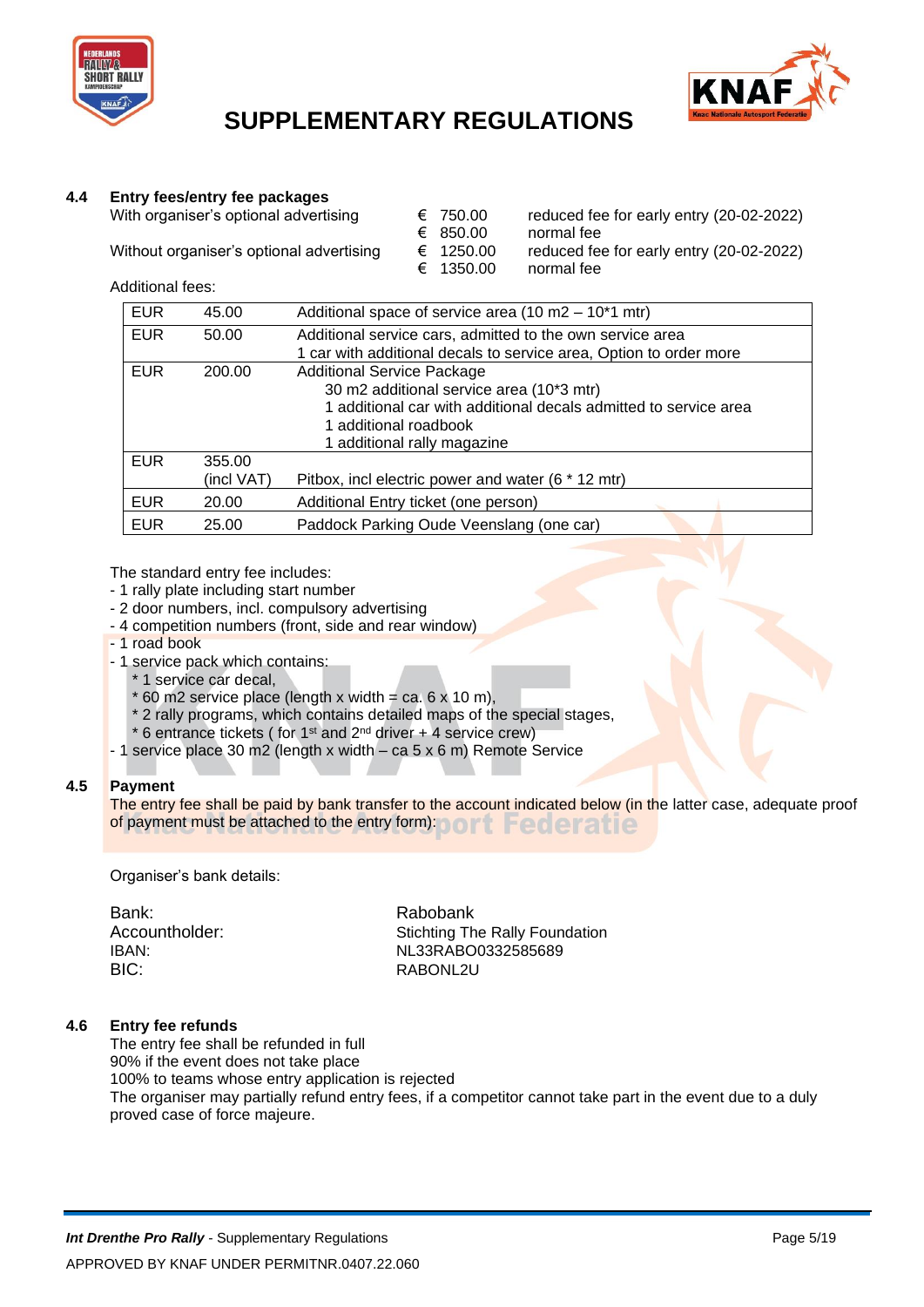



### **5 Insurance Cover**

**5.1** Competitors and/or drivers must have valid insurance covering them against liability for both personal injury and damage to property of third parties on public roads of the rally. It is competitors and/or drivers' responsibility to arrange such insurance and/or extend to existing insurance as necessary. Competitors and/or drivers will be required to sign and declare that they are covered by such insurance (see article 5.3). Any failure to sign a declaration shall mean that the car in question shall not be permitted to start.

#### **5.2** Organizer Liability Insurance:

In the individual entry fee, the premium for the insurance of liability of competitors and drivers is included. Summary:

- The organiser has made arrangements to insure entrants and drivers against third party risks while taking part in such parts of the rally as are held on private lands or on roads specifically closed for the purpose.
- The indemnity provided under this special insurance is maximum  $\epsilon$  7.500.000, covering any incident or occurrence, with a maximum of € 15.000.000, - per insurance year.
- The insured is liable to pay the first  $\epsilon$  2500, per claim.
- In case of damage the organiser will charge this amount to the competitor(s) causing damage.

This coverage will come into effect at the competitive start of the rally and it will cease at the finish of the rally or at the moment of retirement or disqualification.

#### Only for Dutch licensees:

In the entry fee the premium for a collective accident insurance is included. The insured amount (per person) is:

- In case of death: € 25.000, -
- In case of permanent disability: € 100.000, -
- In case of medical treatment up to a maximum of  $* \in 1.000$ , -
- \* Only as a supplement to a primary health insurance or facility

#### **6 Advertising and Identification**

See Appendix 4 of these SR "Decals and positioning of supplementary advertising".

#### **6.1 Obligatory organiser's advertising**

Rally plate: Jack's Competition number size: 67 x 17 cm Jack's

The organiser will provide each crew with the number identification (67x17cm), which must be affixed to their car in the stated positions prior to scrutineering. Each panel shall be placed horizontally at the leading edge of each front door, with the number at the front. The top of the plate shall be between 7 cm and 10 cm below the lower limit of the window. **It is not allowed to cut the panel.**

#### **6.2 Optional organiser's advertising**

The optional advertising below the competition number cannot be refused by competitors who have entered "with the organisers' advertising. The optional advertising will be published in an official bulletin.

Competitors accepting this "optional advertising" have to reserve an area of 50 cm width and 33 cm height underneath the competition numbers on the front doors. It is NOT ALLOWED to adapt this "optional advertising" and the stickers have to be fitted AS A WHOLE on the front doors.

In case of infringement or the absence of any part of the advertisement, the team will not be admitted to the start. In case of missing or improperly pasting a part of the 'optional advertising' during the rally the team is punished with a fine of:

- 50% of the difference between entree fee with and without advertising in the absence and / or cutting of the sticker sheet on one side of the 'optional advertising' plus € 50, - or

- 100% of the difference between entree fee with and without advertising in the absence and / or cutting of the sticker sheet on both sides of the 'optional advertising' plus € 100, -

If only a limited part of the 'optional advertising' is missing during the rally, the penalty fee will be proportionate determined.

This fine will benefit to the organizer.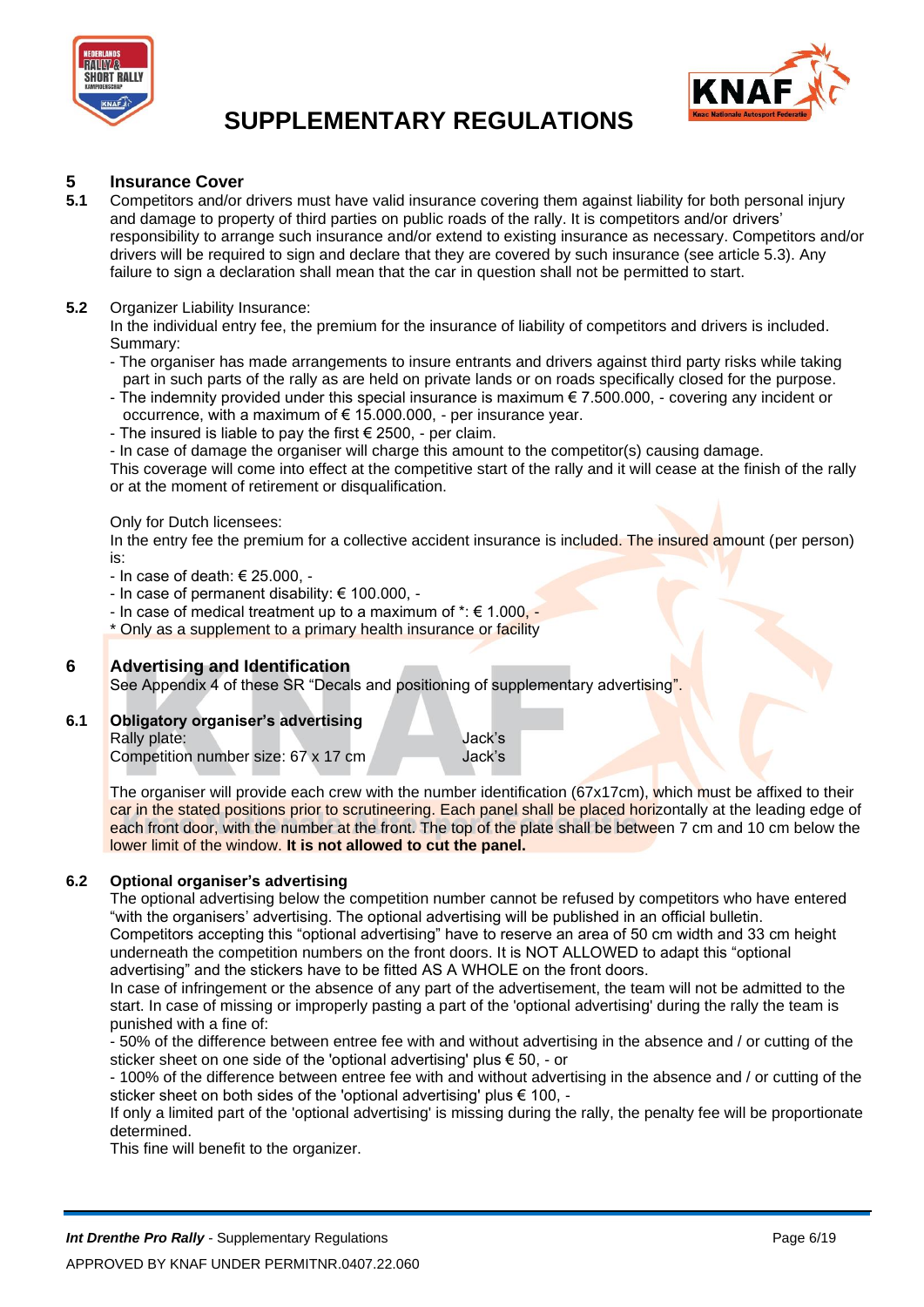



#### **6.3 Rally plates.**

The organiser will provide each crew with one rally plate or sheet for the bonnet.

#### **6.4 Competition numbers.**

The organiser will provide each crew with 2 front door stickers and 4 competition numbers for the rear side windows, front windscreen and rear window.

### **7 Tyres**

**7.1 Regulations regarding tyres which may be used during the rally** See Art. 13 of the SRR (tyres and wheels).

#### **8 Fuel**

#### **8.4 Refuelling of the car**

Refuelling of the car is only permitted in the areas marked by the organiser in the road book, in accordance with SRR art 61 and as indicated in these Supplementary Regulations.

#### **8.4.1 Refuelling locations**

Refuelling of the car is permitted:

- at the own marked service location on the rally service area (both service area's TT-circuit Assen and remote service area Kampen)
- and the Commercial Fuel Station at the paddock of the TT-circuit and the Commercial Fuel Station as noted in the road book

These rules apply:

- Refuelling is only permitted with the use of a mechanical pump, not from cans etc.
- Use of a liquid collection device is mandatory.

#### **9 Reconnaissance of Special Stages**

Reconnaissance will be according to SRR Art. 35. The schedule for the reconnaissance is published in Appendix 2 of these supplementary regulations.

#### **9.1 Registration procedure**

Recce cars must normal road cars. Any preparation of the recce cars is prohibited. Each car must be identified with the two reconnaissance car numbers supplied by the organiser.

- 1 number on the front window, right hand top corner
- 1 number at the right hand side back window<br>**All alcohol and Contract Federatie**

#### **9.2 Specific regulations**

**9.2.1** During reconnaissance, all national traffic regulation must be followed, including but not limited to the speed limits. Please note that the Special Stages will not be closed to public traffic during reconnaissance. The organizer may reduce the allowed speed individually by marking the areas in the road book and along the route.

Reconnaissance is only allowed according to the scheme in Attachment 2 of these Supplementary Regulations.

**9.2.2** Maximum speed during recce on the TT-circuit special stages (SS 7/11/15 and SS 10/14/18): **50** km/h. Maximum speed during recce all other stages: **60** km/h.

Maximum speed during recce on the other special stages: legal maximum allowed

Speeding during reconnaissance will be penalised as follows:

- 1st infringement: a time penalty by the Clerk of the Course
- 2nd infringement: a time penalty of 2 minutes
- 3rd infringement and more: decision by the Stewards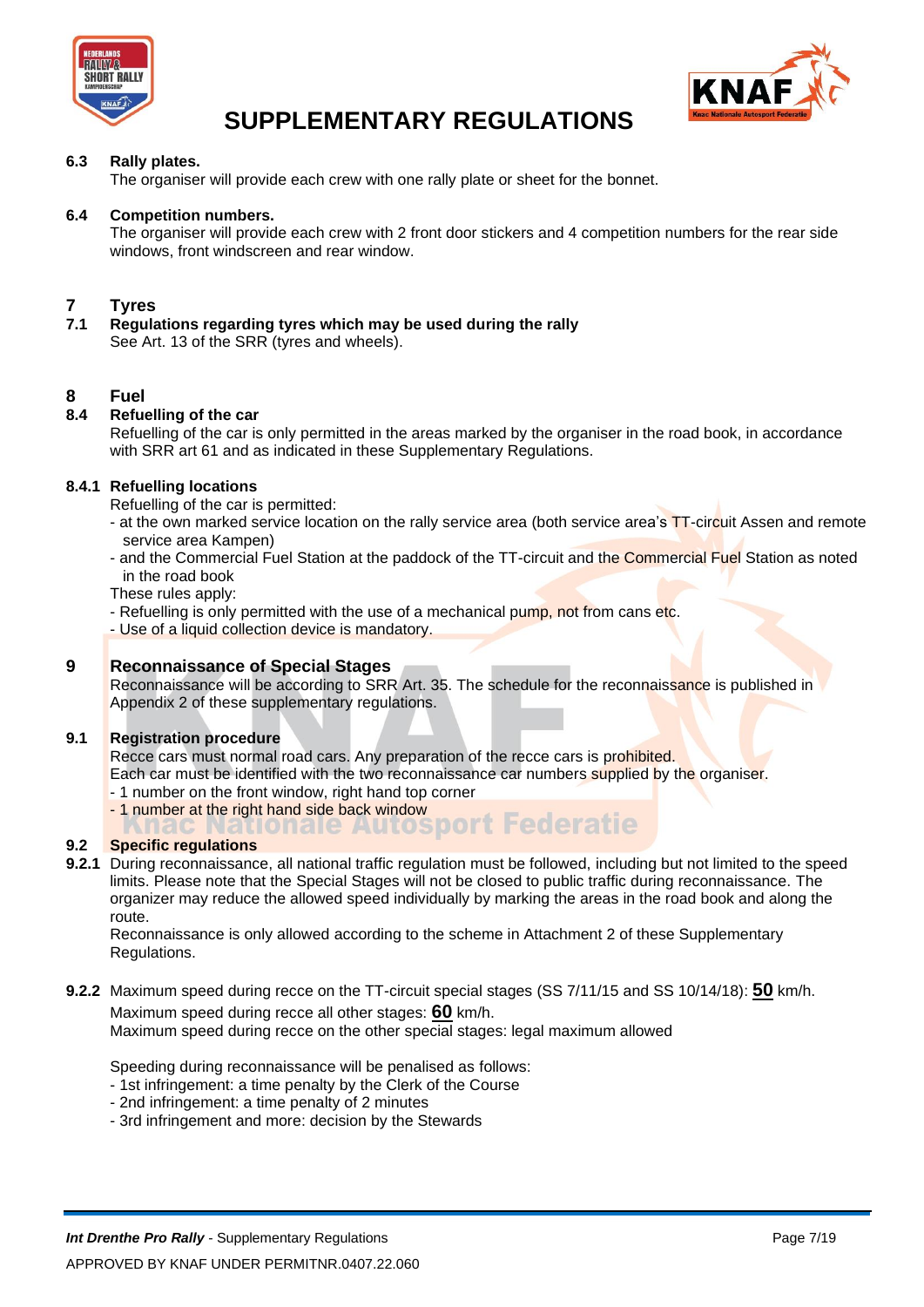



#### **9.3 Collection of speed control checking devices**

All reconnaissance cars must be equipped with a speed control checking devise (data-logger). This devise will be collected according to the programme (SR Art. 3)

#### **10 Administrative checks**

#### **10.1 Documents to be presented:**

All below mentioned documents should be included (uploaded into rallydocs) during the entry. At the latest 1 week before the start of the rally all documents must be available. Competitors' licence Driver's and co-driver's competition licences ASN authorisation for foreign competitors (if required) Parent/child license (in case of minor competitor) Only in case of issues with uploading for foreign competitors they can send the digital documents to [secretariaat@drentherally.nl.](mailto:secretariaat@drentherally.nl)

Please note that administrative checks will be done digital by the organiser. Organiser has the option to check randomly the following documents: Driver's and co-drivers driving license Rally car's registration papers Insurance cover of the rally car

The physical administrative checks, according to Programme art. 3, will be: Signing and handing in the "Competitors Signing on Sheet Handout of documents (roadbook, bulletins, notices, if applicable) Handout of datalogger for recce and the Rallysafe tracking system)

#### **10.2 Timetable**

See programme (SR Art. 3)

#### **11 Scrutineering, Sealing and Marking**

#### **11.1 Scrutineering, venue and time**

Cars may be presented at scrutineering by a representative of the team. See programme (SR Art. 3). The acceptance letter should be taken and handed in at scrutineering.

#### **11.1.1 Scrutineering, mandatory documents**

Cars' complete certified homologation U to sport Federatie SOS / OK board (DIN A3 format)

#### **11.2 Timetable for scrutineering**

See programme (SR Art. 3)

The time to report for scrutineering will be announced to the team in the entry acceptance letter.

#### **11.4 Drivers' safety equipment**

All items of clothing including helmets and FHR (Front Head Restraint) intended to be used, e.g. HANS devices, must be presented for scrutineering. They can be checked for compliance with Appendix L, Chapter III.

#### **11.5 Noise level**

All cars must be equipped with a proper stable exhaust silencer according to the FIA regulations. Maximum noise level according to Dutch regulations max 100 dB(A); norm 95 dB(A) plus tolerance 2 dB(A) plus tolerance measurement conditions 3 dB(A).

Please note that the TT-circuit Assen has a permanent installed noise level measurement system.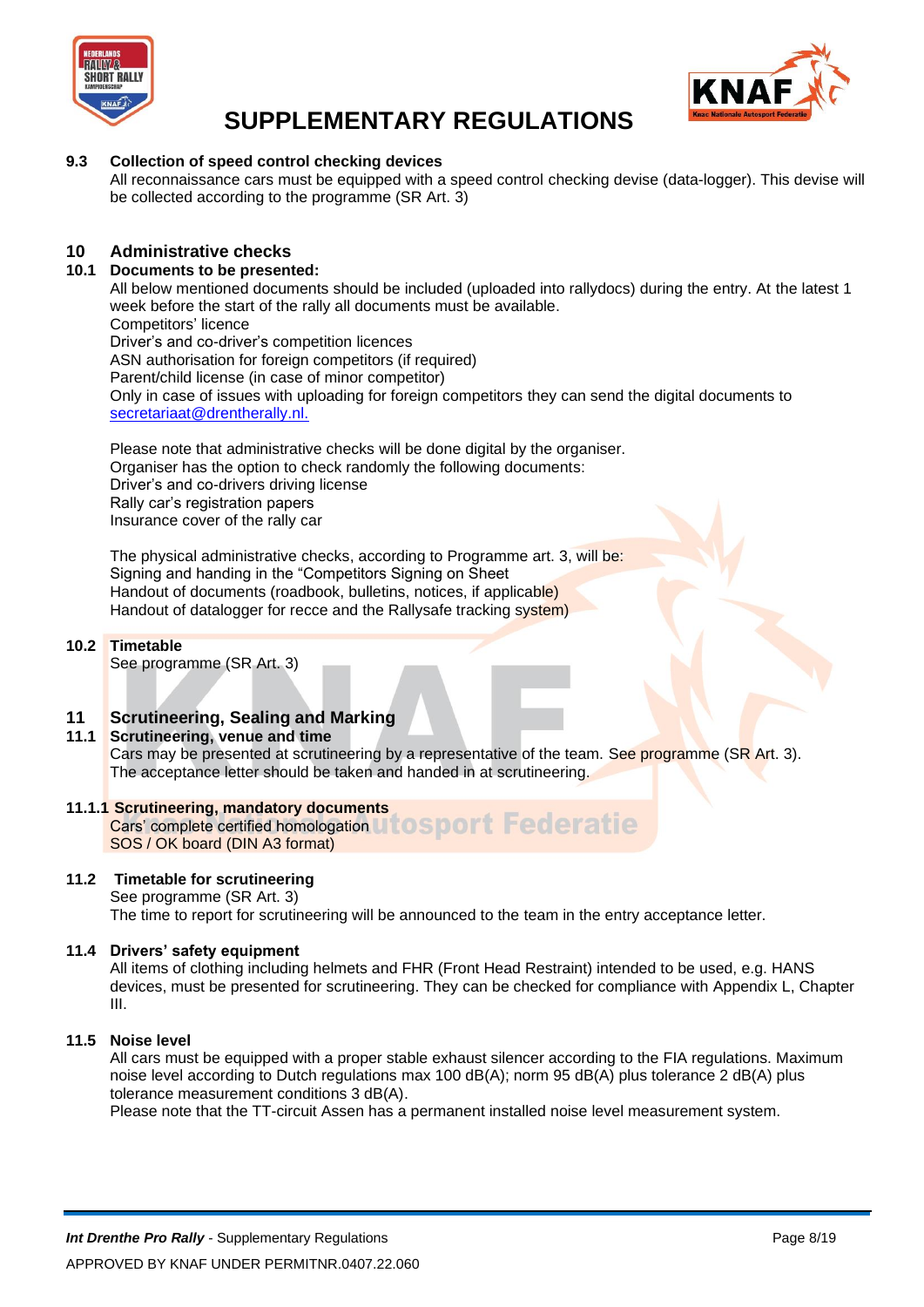



#### **11.6 Special national requirements**

All cars must be obligatorily equipped with an efficient homologated exhaust catalytic converter. Any car with missing or incomplete catalyst at scrutineering will not be permitted to start. Any car with missing or incomplete catalyst noticed during the event will be reported to the Stewards.

#### **11.7 Installation of the safety tracking system**

The Rallysafe safety tracking system functionality will be checked during scrutineering.

#### **12 Other procedures and regulations**

#### **12.1 Ceremonial start procedures and order**

The (ceremonial) start of the event will be done at the main straight of TT-Circuit Assen, according to programme art.3.

#### **12.2 Electronic start procedure**

The start of the special stages will be given by an electronic countdown system, which will count down the seconds, clearly visible for the team on the starting line. This system is provided with a start light system and connected to a start detection system, to register an early start of the competitor. In case of failure of the electronic system or when the start has been delayed the start official may choose for a manual start procedure. For circuit stages the manual starting procedure will be used.

#### **12.3 Finish procedures**

The finish of the event will be done at the main straight of TT-Circuit Assen, according to programme art.3.

#### **12.4 Permitted early check-in**

Early check at time controls is not allowed, except TC – Parc Ferme in at the end of leg 1 and unless instructed by officials.

#### **12.5 Special procedures and activities**

#### **12.5.1 Availability of participants**

Participants who park their vehicles in the Parc Fermé upon passing the finish line, must remain available by phone (mobile) until the final classification have been posted.

#### **12.5.2 Classification**

The official final classification will not be distributed after the event. The final classification will be published on the website on the Digital Notice Board

## **12.5.3 Digital Notice Board<br>Anac Nationale Autospol**

Digital Notice Board (DNB) Sportity app. **pasword: DRENTHE2022** Website: <https://webapp.sportity.com/channel/DRENTHE2022>

deratie

#### **12.6 Deviating prescriptions**

**12.6.1** The English text of the Supplementary Regulations is binding.

#### **12.6.2 Service area**

#### **12.6.2.1 Remote Service Kampen**

During the Remote Service Kampen only below mentioned activities are allowed:

- refuelling of the rally car

- change of tyres
- small emergency repairs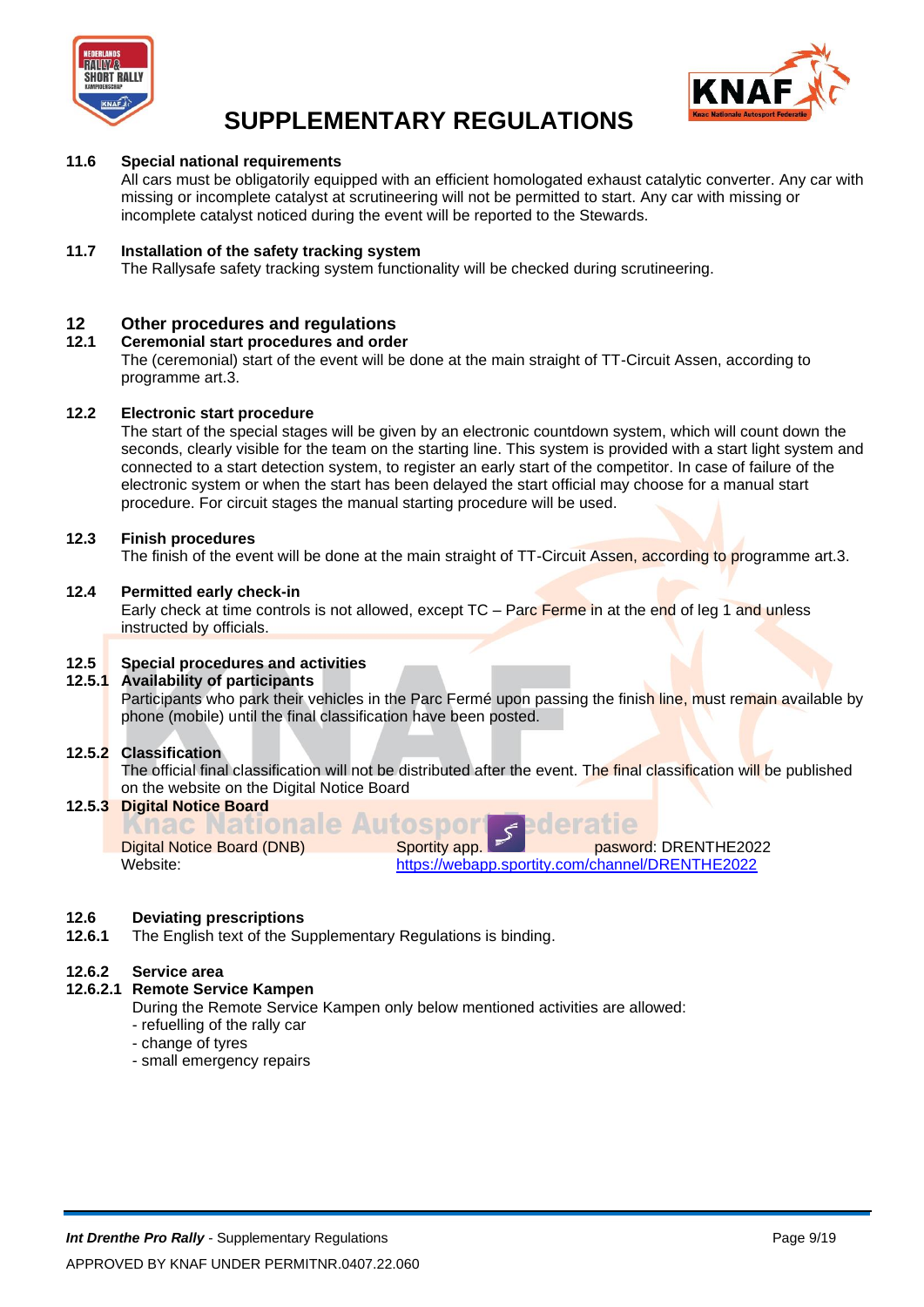



#### **12.6.2.2 Service place**

Each competitor will be given a marked service area.

Central Service Area: TT-circuit Assen – standard size 60 m2.

Remote Service: Kampen – standard size 30 m2

In case a competitor is using more m² than given the following punishment will be imposed:

- 1st infringement: official warning and return of claimed additional space
- 2nd infringement: cash penalty of € 100.- and return of the space.

For information and wishes concerning the service area, it is necessary to contact the service park coordinator

(e-mail [service@drentherally.nl](mailto:service@drentherally.nl) ) ultimate one week before the event.

- **12.6.2.3** At the service area groundsheets must be used. Infringement will be punished as follows:
	- 1st infringement: a penalty to be decided by the stewards.
	- 2nd infringement: disqualification by the Stewards
- **12.6.2.4** Maximum speed at the service area is walking pace (5 km/h). Infringement will be punished as follows: - 1st infringement: fine of  $\epsilon$  250, -
	-
	- 2nd infringement: time penalty of 2 minutes driving time.
	- 3rd infringement: not allowing to start or disqualification.
- **12.6.2.5** Due to safety precautions it is not allowed to drive with motorized 2-, 3- or 4-wheel motorcycle-like vehicles (like quads, steps etc.) in the service area. Please be notified again that competitors are responsible for their crew. Infringement will be punished as follows:
	- 1st infringement: official warning.
	- 2nd infringement: decision by the Stewards
- **12.6.2.6** It is not permitted to bring pets (dogs, cats etc.) to the rally, including the service area.
- **12.6.2.7** The use of any fastening materials, which enters the pavement, like pegs, nails, spikes, claws aso for fixing shelters, tents, accommodations, housings, harbourages, shades etc. on the service area are **strictly forbidden.**

#### **13 Identification of officials**

| <b>Competitors Relation Officer</b> | red jacket with text Competitor Relations Officer |
|-------------------------------------|---------------------------------------------------|
| <b>Scrutineers</b>                  | black jacket with text KNAF Scrutineer,           |
| <b>Special Stage Commanders:</b>    | red jacket with text Stage Commander              |
| Marshals:                           | yellow jacket with text KNAF Marshal              |

**14 Prizes**

Overall classification: 1st - 3rd place, 2 cups Classification by classes: 1st - 3rd place, 2 cups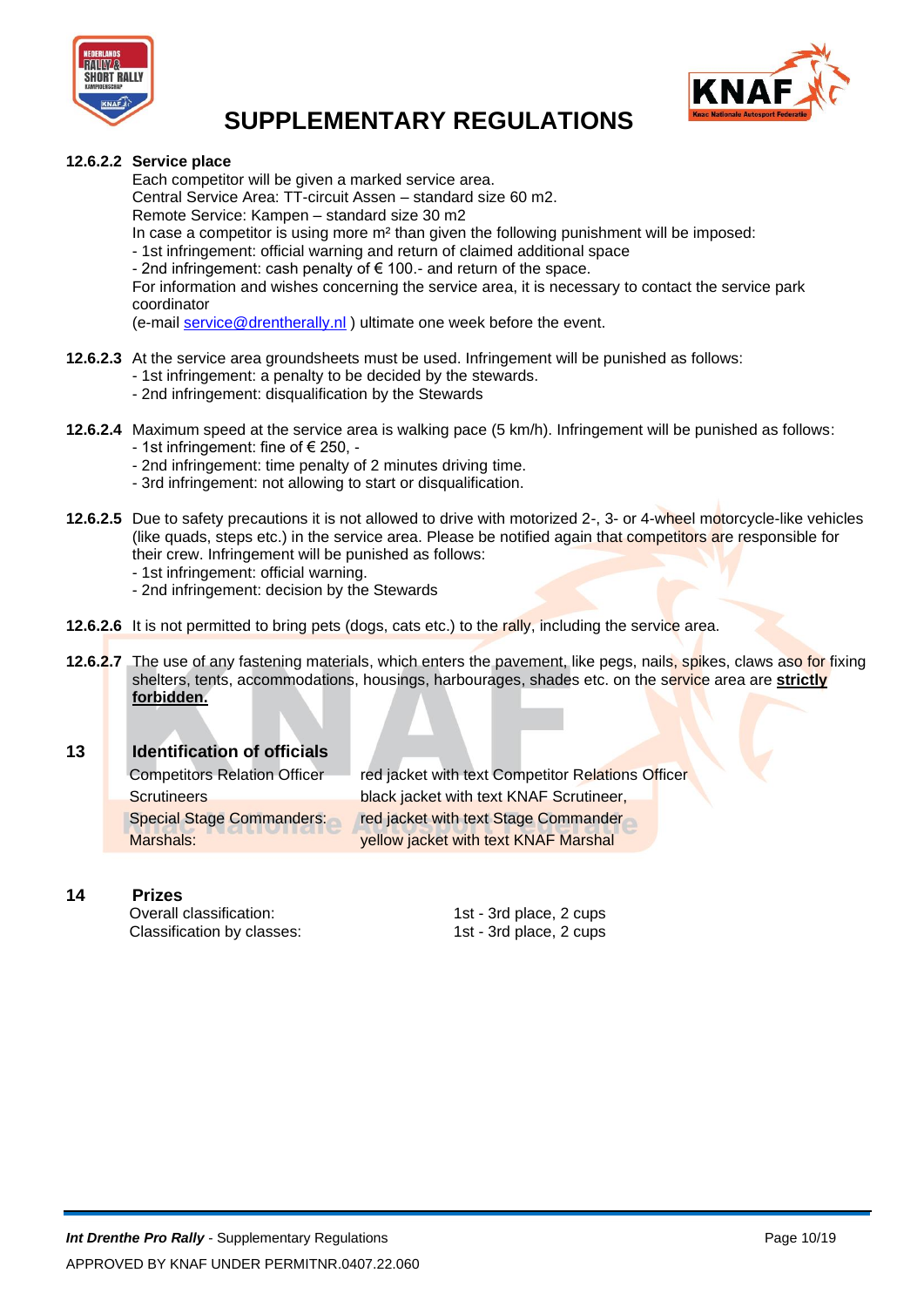



### **15 Final checks / Protests / Appeals**

#### **15.1 Final Checks**

Time and location: see programme (SR. Art. 3)

Any teams required to undergo final checks must immediately follow the instruction of the marshals in charge, even if this prevents them from proceeding to one or more-time controls (TC). The complete original FIA homologation form and other necessary certifications must be available for final checks. For national cars the corresponding original ASN documents must be available.

#### **15.2 Protest deposit**

The protest deposit is: **EUR 500** If a protest requires the dismantling and re-assembly of a clearly defined part of the car, any additional deposit will be specified by the Stewards upon a proposal of the Chief Scrutineer.

#### **15.3 Appeal deposit**

The appeal deposit amount is: **EUR 1750**

All protests and/or appeals must be lodged in accordance with Articles 13 and 15 of the Code and, where applicable, with the FIA Judicial and Disciplinary Rules.

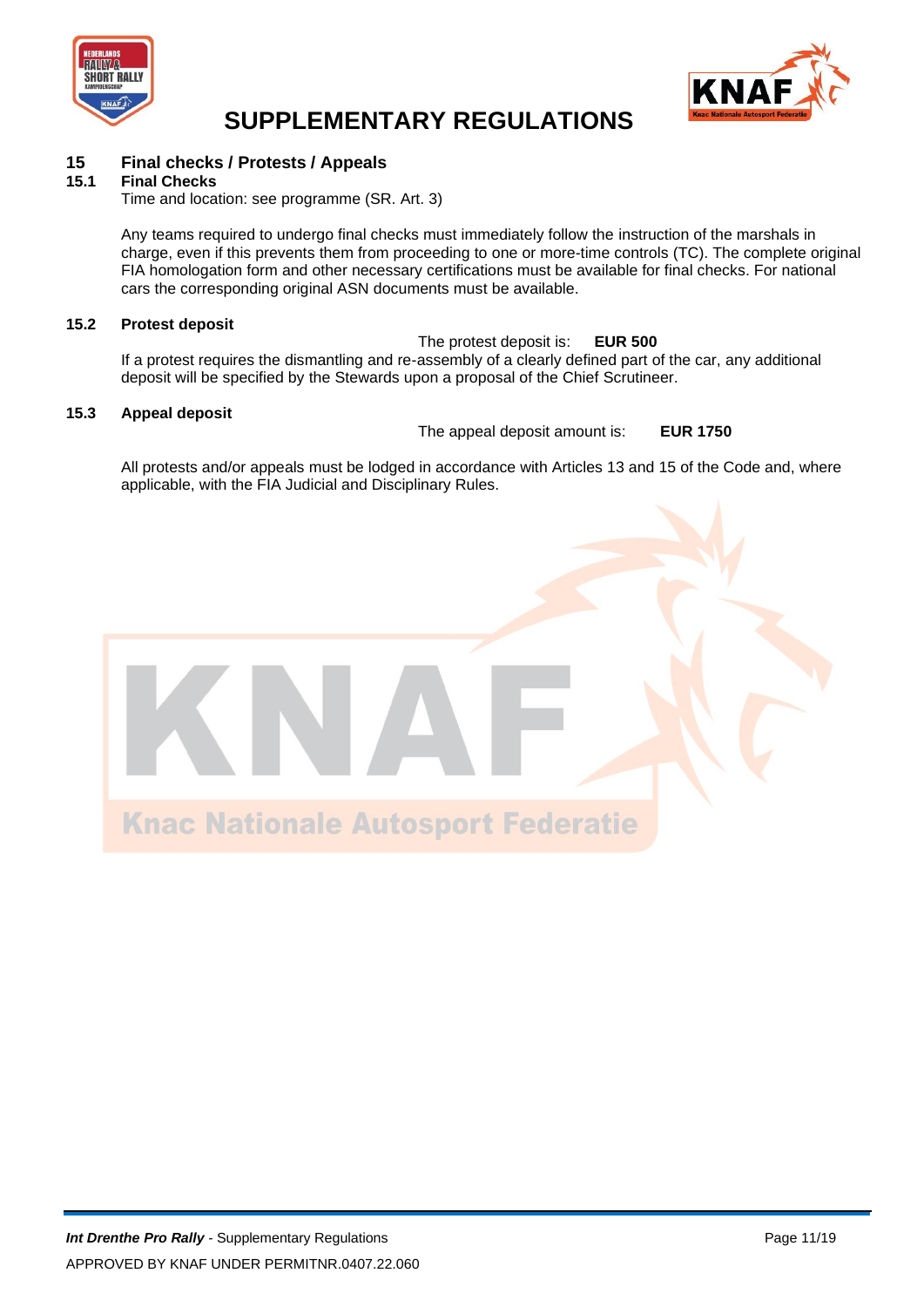



#### **Appendix 1 – Itinerary**

|                 | Int Drenthe Pro Rally 2022            |                        | <b>ITINERARY - TIJDSCHEMA</b> |                    |                                         | Vrijdag / Friday 11-03-2022 |                |
|-----------------|---------------------------------------|------------------------|-------------------------------|--------------------|-----------------------------------------|-----------------------------|----------------|
| <b>TC</b>       | Locatie / Location                    | Afst / Dist<br>KP / SS | Afst / Dist<br>route / liason | Tot<br>afst / dist | Streef / Target<br>tijd / time<br>mm:ss | 1e auto<br>1st car          |                |
| FUEL 1          | Distance to next refuel               | 0.00                   | 87.30                         | 87.30              |                                         |                             |                |
| 0               | START (podium)                        |                        |                               |                    |                                         | 16:31                       |                |
| 0A              | <b>REMOTE SERVICE IN</b>              |                        | 87.30                         | 87.30              | 01:10:00                                | 17:41                       |                |
|                 | Remote Service A                      |                        |                               |                    | 15:00                                   |                             |                |
| FUEL 2          | Distance to next refuel               | 24.33                  | 31.88                         | 56.21              |                                         |                             |                |
| 0B              | REMOTE SERVICE OUT                    |                        |                               |                    |                                         | 17:56                       |                |
| $\mathbf{1}$    | TC KP / SS 1                          |                        | 19.60                         | 19.60              | 22:00                                   | 18:18                       |                |
| <b>SS1</b>      |                                       | 7.58                   |                               |                    | 08:00                                   | 18:21                       | section        |
| $\overline{2}$  | <b>TC KP / SS 2</b>                   |                        | 0.35                          | 7.93               | 04:00                                   | 18:33                       |                |
| SS <sub>2</sub> |                                       | 11.05                  |                               |                    | 11:00                                   | 18:36                       |                |
| 3               | TC KP / SS 3                          |                        | 8.03                          | 19.08              | 12:00                                   | 18:59                       | $\frac{1}{10}$ |
| SS <sub>3</sub> |                                       | 5.70                   |                               |                    | 06:00                                   | 19:02                       |                |
| 3A              | <b>REMOTE SERVICE IN</b>              |                        | 3.90                          | 9.60               | 07:00                                   | 19:15                       |                |
|                 | Remote Service B                      |                        |                               |                    | 30:00                                   |                             |                |
|                 | <b>FUEL 3</b> Distance to next refuel | 24.33                  | 31.88                         | 56.21              |                                         |                             |                |
| 3B              | REMOTE SERVICE OUT / RG IN            |                        |                               |                    |                                         | 19:45                       |                |
|                 | <b>REGROUPING</b>                     |                        |                               |                    | 20:00                                   |                             |                |
| 3C              | <b>REGROUPING OUT</b>                 |                        |                               |                    |                                         | 20:05                       |                |
| $\overline{4}$  | TC KP / SS 4                          |                        | 19.60                         | 19.60              | 20:00                                   | 20:25                       |                |
| <b>SS4</b>      |                                       | 7.58                   |                               |                    | 08:00                                   | 20:28                       |                |
| 5               | TC KP / SS 5                          |                        | 0.35                          | 7.93               | 04:00                                   | 20:40                       |                |
| <b>SS 5</b>     |                                       | 11.05                  |                               |                    | 12:00                                   | 20:43                       |                |
| 6               | TC KP / SS 6                          |                        | 8.03                          | 19.08              | 12:00                                   | 21:07                       |                |
| SS <sub>6</sub> |                                       | 5.70                   |                               |                    | 07:00                                   | 21:10                       |                |
| 6A              | <b>REMOTE SERVICE IN</b>              |                        | 3.90                          | 9.60               | 05:00                                   | 21:22                       |                |
|                 | Remote Service C                      |                        |                               |                    | 10:00                                   |                             |                |
| FUEL 4          | Distance to next refuel               | 0.00                   | 90.80                         | 90.80              |                                         |                             |                |
| 6B              | <b>REMOTE SERVICE OUT</b>             |                        |                               |                    |                                         | 21:32                       |                |
| 6C              | PARC FERME IN (ASSEN)                 |                        | 90.80                         | 90.80              | 01:10:00                                | 22:42                       |                |
|                 | Leg total                             | 48.66                  | 241.86                        | 290.52             |                                         |                             |                |
|                 |                                       | <b>Total Rally</b>     |                               |                    |                                         |                             |                |
|                 |                                       | KP / SS                | Route                         | Total              |                                         |                             |                |
|                 | Leg 1                                 | 48.66                  | 241.86                        | 290.52             |                                         | % of special stages         |                |
|                 | Total - 6 KP / SS                     | 48.66                  | 241.86                        | 290.52             |                                         | 16.7%                       |                |
|                 |                                       |                        |                               |                    |                                         |                             |                |
|                 |                                       |                        |                               |                    |                                         |                             |                |

rev.2 alt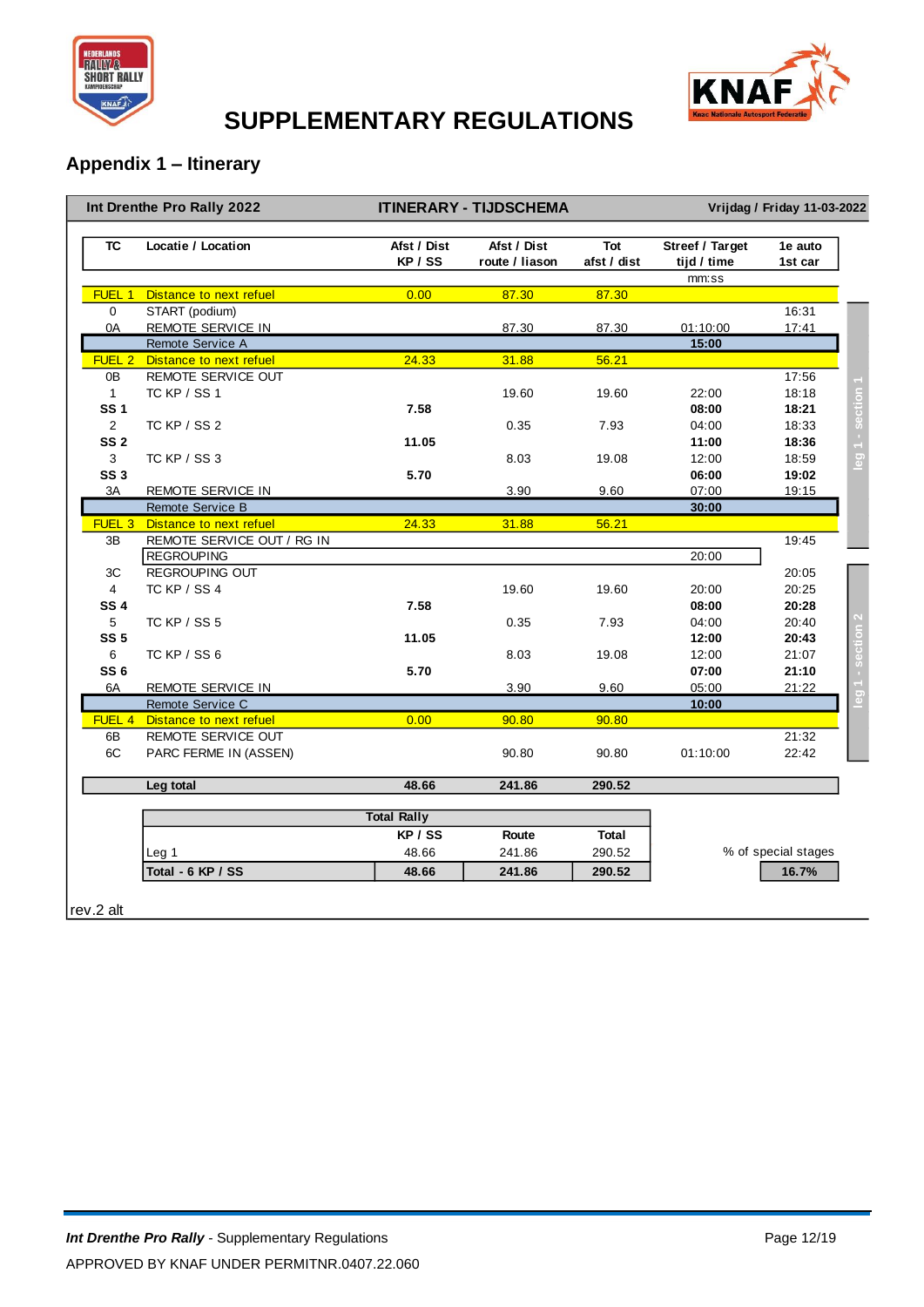



**Int Drenthe Pro Rally 2022**

**ITINERARY - TIJDSCHEMA Zaterdag / Saturday 12-03-2021**

| <b>TC</b>         | Locatie / Location       | Afst / Dist<br>KP / SS | Afst / Dist<br>route / liason | Tot<br>afst / dist | Streef / Target<br>tijd / time | 1e auto<br>1st car  |
|-------------------|--------------------------|------------------------|-------------------------------|--------------------|--------------------------------|---------------------|
|                   |                          |                        |                               |                    | mm:ss                          |                     |
| 6D                | PARC FERME OUT           |                        |                               |                    |                                | 08:11               |
|                   | Service D                |                        |                               |                    | 45:00                          |                     |
| FUEL 5            | Distance to next refuel  | 32.05                  | 57.64                         | 89.69              |                                |                     |
| 6E                | SERVICE OUT (PODIUM)     |                        |                               |                    |                                | 08:56               |
| $\overline{7}$    | TC KP / SS 7             |                        | 5.64                          | 5.64               | 10:00                          | 09:06               |
| SS <sub>7</sub>   |                          | 6.32                   |                               |                    | 07:00                          | 09:09               |
| 8                 | TC KP / SS 8             |                        | 23.80                         | 30.12              | 25:00                          | 09:41               |
| SS <sub>8</sub>   |                          | 11.20                  |                               |                    | 10:00                          | 09:44               |
| 9                 | TC KP / SS 9             |                        | 7.60                          | 18.80              | 10:00                          | 10:04               |
| SS <sub>9</sub>   |                          | 9.40                   |                               |                    | 09:00                          | 10:07               |
| 10                | <b>TC KP / SS 10</b>     |                        | 17.90                         | 27.30              | 20:00                          | 10:36               |
| <b>SS 10</b>      |                          | 5.13                   |                               |                    | 06:00                          | 10:39               |
| 10A               | <b>SERVICE IN</b>        |                        | 2.70                          | 7.83               | 06:00                          | 10:51               |
|                   | Service E                |                        |                               |                    | 30:00                          |                     |
| FUEL 6            | Distance to next refuel  | 32.05                  | 57.64                         | 89.69              |                                |                     |
| 10B               | SERVICE OUT / REGROUP IN |                        |                               |                    |                                | 11:21               |
|                   | <b>REGROUPING</b>        |                        |                               |                    | 25:00                          |                     |
| 10C               | REGROUP OUT              |                        |                               |                    |                                | 11:46               |
| 11                | <b>TC KP / SS 11</b>     |                        | 5.64                          | 5.64               | 10:00                          | 11:56               |
| <b>SS 11</b>      |                          | 6.32                   |                               |                    | 07:00                          | 11:59               |
| 12                | <b>TC KP / SS 12</b>     |                        | 23.80                         | 30.12              | 25:00                          | 12:31               |
| <b>SS 12</b>      |                          | 11.20                  |                               |                    | 10:00                          | 12:34               |
| 13                | TC KP / SS 13            |                        | 7.60                          | 18.80              | 10:00                          | 12:54               |
| <b>SS 13</b>      |                          | 9.40                   |                               |                    | 09:00                          | 12:57               |
| 14                | <b>TC KP / SS 14</b>     |                        | 17.90                         | 27.30              | 20:00                          | 13:26               |
| <b>SS 14</b>      |                          | 5.13                   |                               |                    | 06:00                          | 13:29               |
| 14A               | <b>SERVICE IN</b>        |                        | 2.70                          | 7.83               | 06:00                          | 13:41               |
|                   | Service F                |                        |                               |                    | 25:00                          |                     |
| FUEL <sub>3</sub> | Distance to next refuel  | 32.05                  | 57.64                         | 89.69              |                                |                     |
| 14B               | SERVICE OUT / REGROUP IN |                        |                               |                    |                                | 14:06               |
|                   | <b>REGROUPING</b>        |                        |                               |                    | 20:00                          |                     |
| 14C               | <b>REGROUP OUT</b>       |                        |                               |                    |                                | 14:26               |
| 15                | <b>TC KP / SS 15</b>     |                        | 5.64                          | 5.64               | 10:00                          | 14:36               |
| <b>SS 15</b>      |                          | 6.32                   |                               |                    | 07:00                          | 14:39               |
| 16                | <b>TC KP / SS 16</b>     |                        | 23.80                         | 30.12              | 25:00                          | 15:11               |
| <b>SS 16</b>      |                          | 11.20                  |                               |                    | 10:00                          | 15:14               |
| 17                | <b>TC KP / SS 17</b>     |                        | 7.60                          | 18.80              | 10:00                          | 15:34               |
| <b>SS 17</b>      |                          | 9.40                   |                               |                    | 09:00                          | 15:37               |
| 18                | TC KP / SS 18            |                        | 17.90                         | 27.30              | 20:00                          | 16:06               |
| <b>SS 18</b>      |                          | 5.13                   |                               |                    | 06:00                          | 16:09               |
| 18A               | FINISH (podium)          |                        | 2.70                          | 7.83               | 06:00                          | 16:21               |
|                   |                          |                        |                               |                    |                                |                     |
|                   | Leg total                | 96.15                  | 172.92                        | 269.07             |                                |                     |
|                   |                          | <b>Total Rally</b>     |                               |                    |                                |                     |
|                   |                          | KP / SS                | Route                         | Total              |                                |                     |
|                   | Leg <sub>1</sub>         | 48.66                  | 241.86                        | 290.52             |                                |                     |
|                   | Leg <sub>2</sub>         | 96.15                  | 172.92                        | 269.07             |                                | % of special stages |
|                   |                          |                        |                               |                    |                                |                     |
|                   | Total - 18 KP / SS       | 144.81                 | 414.78                        | 559.59             |                                | 25.9%               |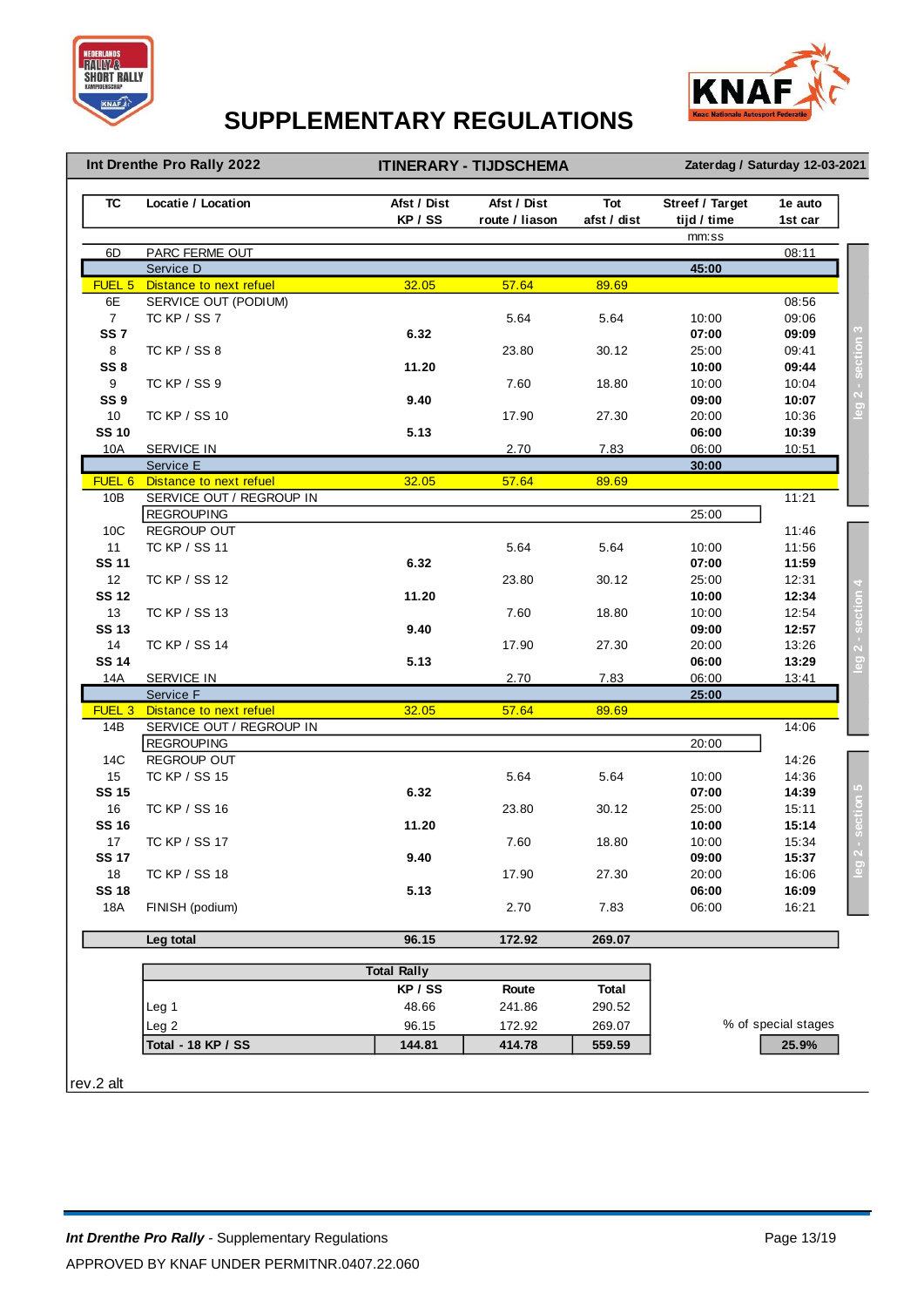



#### **Appendix 2 – Reconnaissance schedule**

#### **Thursday 10-03-2022**

| Special stage | time recce      |
|---------------|-----------------|
| SS 1/4        | $18:30 - 22:00$ |
| SS 2/5        | $18:30 - 22:00$ |
| SS 3/6        | $18:30 - 22:00$ |

#### **Friday 11-03-2022**

| Special stage | time recce      |
|---------------|-----------------|
| SS 7/11/15    | $09:30 - 15:30$ |
| SS 8/12/16    | $09:30 - 15:30$ |
| SS 9/13/17    | $09:30 - 15:30$ |
| SS 10/14/18   | $09:30 - 15:30$ |

Please note that according to regulations recce of a special stage is only allowed twice

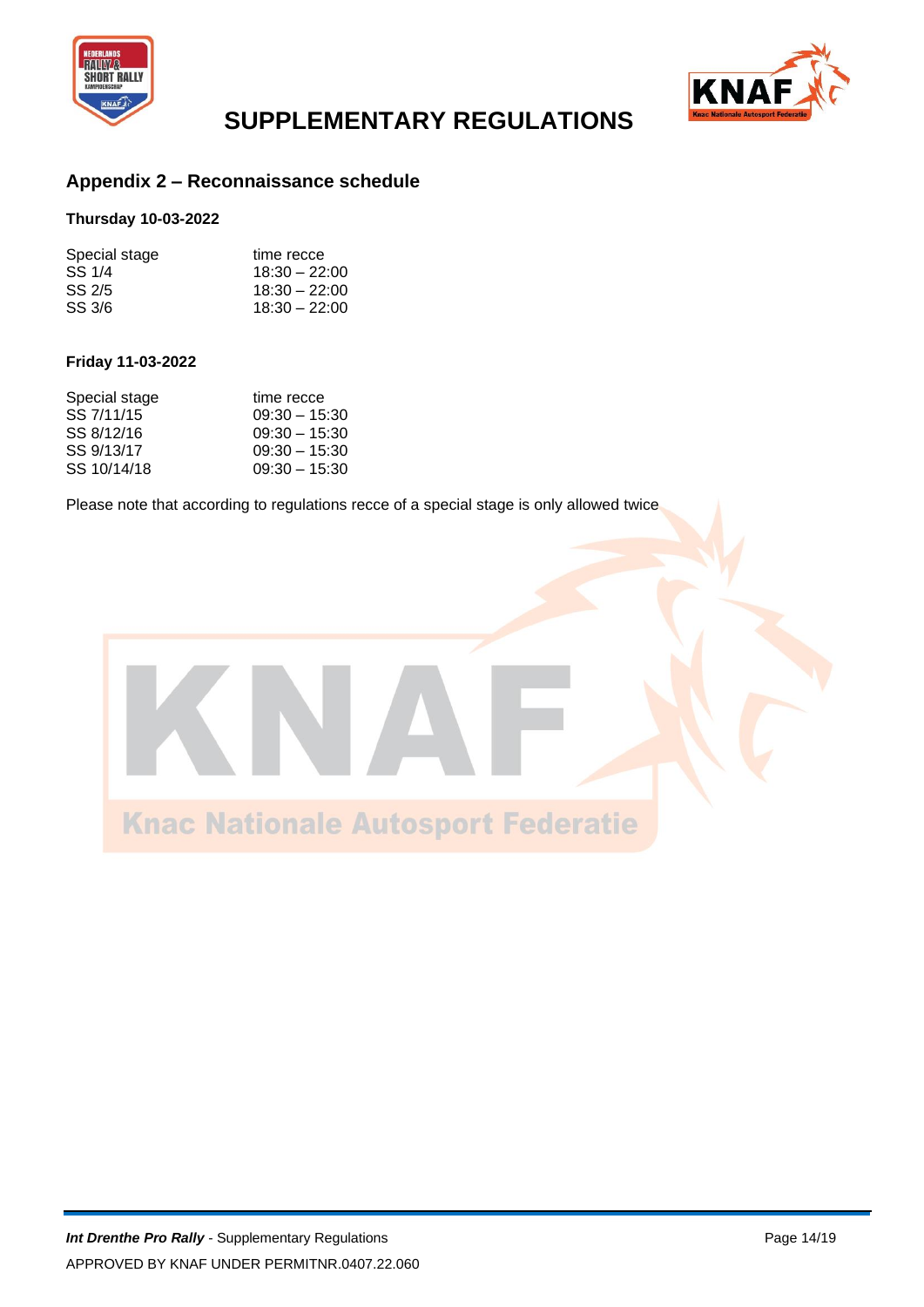



#### **Appendix 3 – Competitors Relations Officer**

### **Competitor Relations Officers**



**+31 6 54982922 +31 6 23389538**



**Wim den Hollander (NL) Laura Bitter-den Hollander (NL)**

**These telephone numbers are only available to competitors on the day of the rally**

Presence: will be announced on the digital notice board

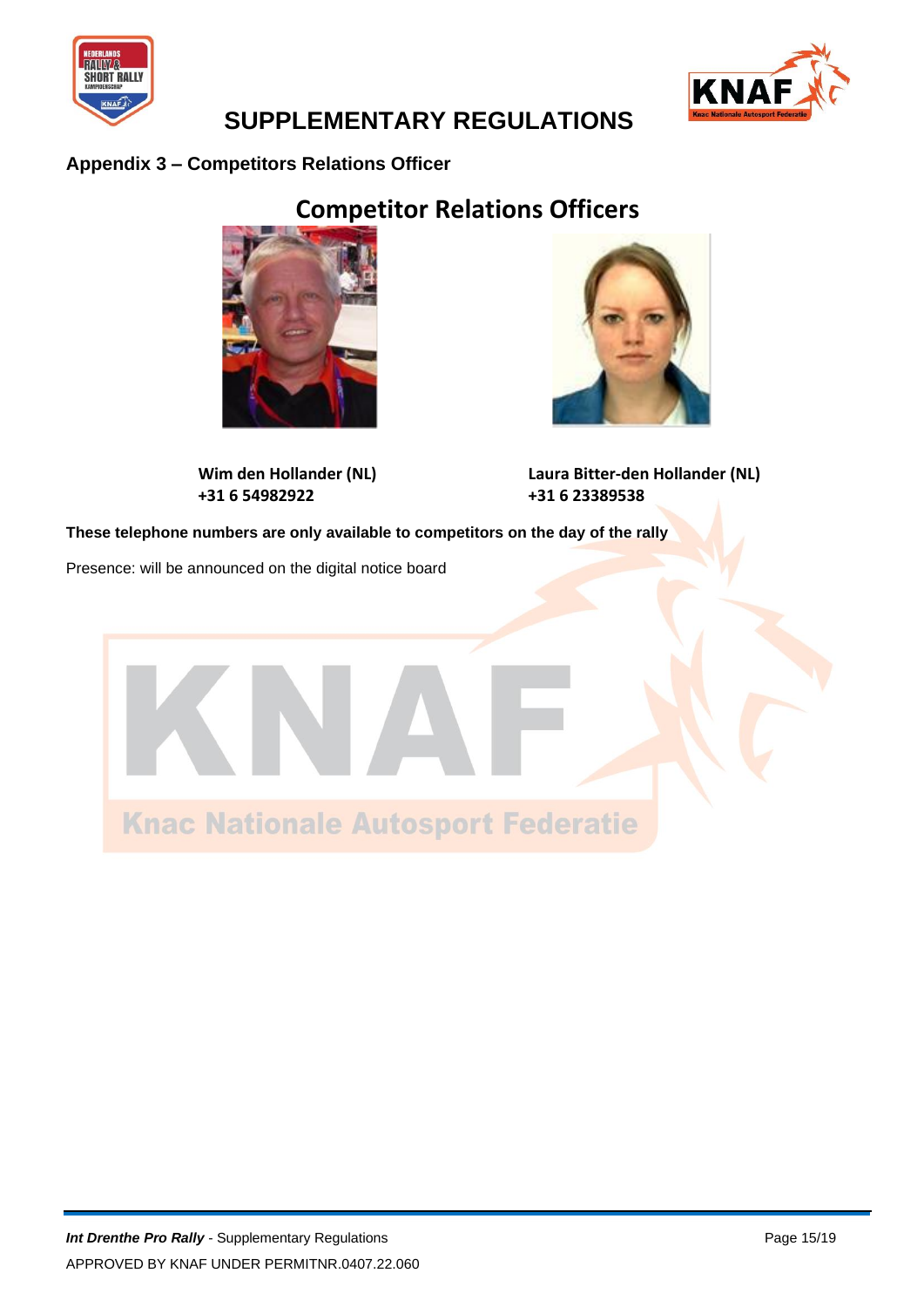



### **Appendix 4 – Decals and supplementary advertising**

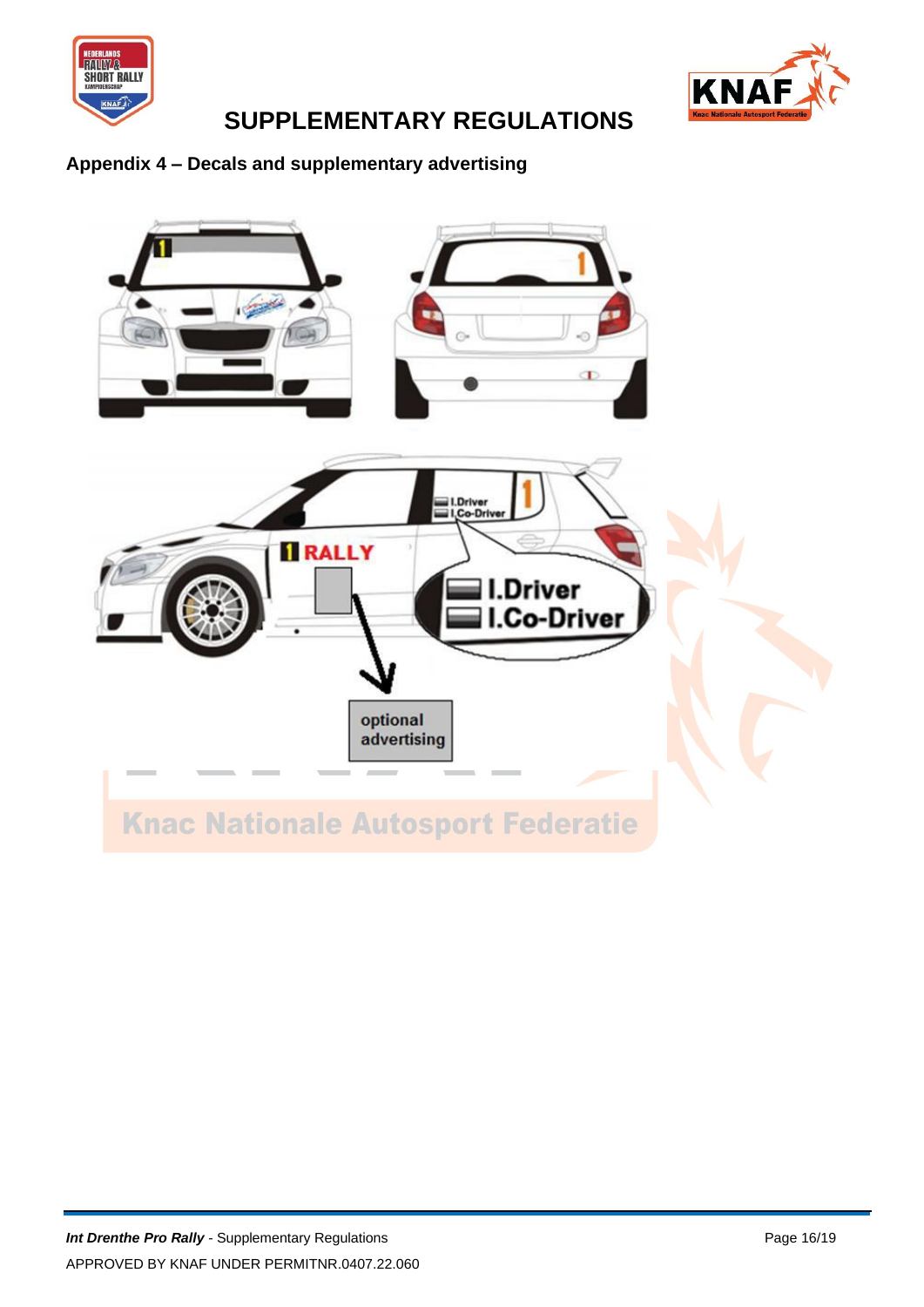



#### **Appendix 5 – Extracts from FIA ISC Appendix L relating to overalls, helmets and any other safety requirements**

All competitors are reminded of Appendix L of the FIA International Sporting Code, in particular its Chapter III - Drivers' Equipment.

#### **Helmets (Appendix L, Chapter III, Art. 1)**

All crews must wear crash helmets homologated to one of the following FIA standards:

- 8858-2002 or 8858-2010 (Technical List N°41),
- - $8859-2015$  (Technical List N°49),
- 8860-2004 or 8860-2010 (Technical List N°33), or
- 8860-2018 or 8860-2018-ABP (Technical List N°69)

#### **Frontal Head Restraint (FHR, Appendix L, Chapter III, Art. 3)**

All crews must use FIA approved FHR systems homologated to FIA standard 8858. Approved FHRs, anchorages and tethers are listed in Technical List N° 29. See also helmet compatibility chart in Appendix L, Chapter III, Art. 3.3.

#### **Flame-resistant clothing (Appendix L, Chapter III, Art. 2)**

All drivers and co-drivers must wear overalls as well as gloves (optional for co-drivers), long underwear, a balaclava, socks and shoes homologated to the FIA 8856-2000 standard (Technical List N°27) or 8856-2018 (Technical List N° 74). Please pay special attention to the prescriptions of Art. 2 concerning embroidery and printing on flame-resistant clothing (manufacturer certificates etc.) **as well as concerning the correct wearing of the clothing elements! See also Regional Rally Sporting Regulations and SRR, Article 53.1.**

#### **Biometric Devices (Appendix L, Chapter III, Art. 2.1)**

Drivers may wear a device to collect biometric data during racing.

- If the biometric device is integrated into a protective garment homologated to FIA Standard 8856, the garment shall be homologated to FIA Standards 8856 and 8868-2018.
- If the biometric device is a stand-alone device, then the device must be homologated to FIA Standard 8868-2018 only. This device must be worn in addition to the garment homologated to FIA Standard 8856.

#### **Wearing of jewellery (Appendix L, Chapter III, Art. 5)**

The wearing of jewellery in the form of body piercing or metal neck chains is prohibited during the competition and may therefore be checked before the start.

| <b>RELATED LINKS:</b>                                  |                                             |
|--------------------------------------------------------|---------------------------------------------|
| <b>FIA International Sporting Code and appendices:</b> | https://www.fia.com/regulation/category/123 |
| <b>FIA Technical Lists:</b>                            | https://www.fia.com/regulation/category/761 |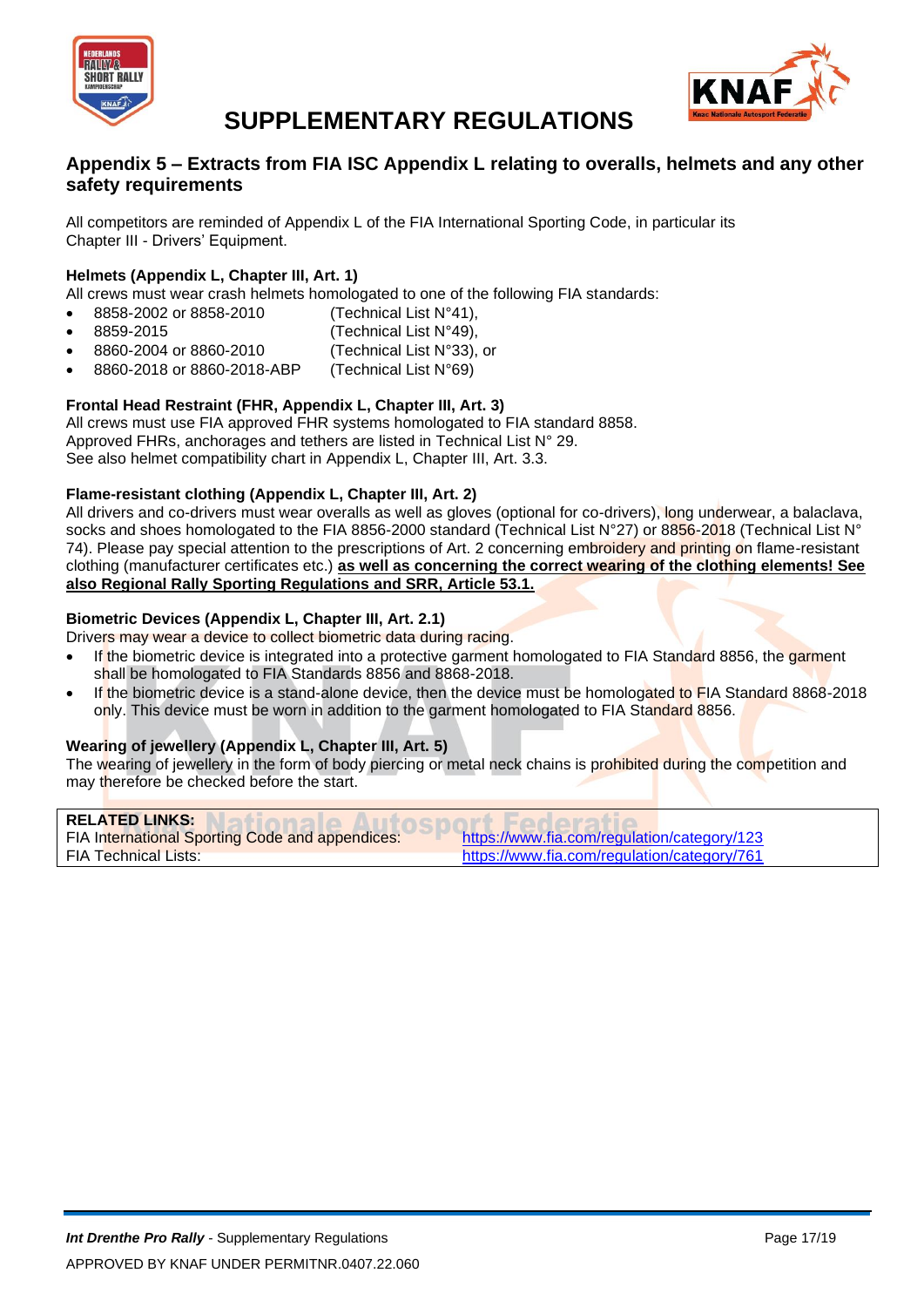



#### **Appendix 6 – Overview of the main modified/added rules from the Dutch ASN (KNAF) versus FIA Regulations, which are applicable during the Jack's Int Drenthe Rally**

The numbering of articles is in accordance with the KNAF Reglementenboek 2022.

5. KNAF Anti-Alcohol Regulation

In case of exceeding the permitted alcohol %, discovered by the organiser (as mentioned in National Sporting Regulations of the KNAF (Dutch ASN)) driver will be disqualified from the event.

The numbering of articles is in accordance with the SSR 2022 (in line with numbering of the RRSR).

- 18.1.7 Cameras are only allowed inside the car. Any other way of mounting in or on the car outside is forbidden, except FIA homologated camera mountings.
- 21.2.4 Competitor and 1<sup>st</sup> and 2<sup>nd</sup> driver must sign before the start the Competitor Signing on Sheet to hold harmless and indemnify the KNAF, organiser, sponsors and the officials.
- 27.5 In the top right-hand corner of the front window an additional decal with starting number must be placed.
- 31.1.8 The car must be equipped with the additional lighting mounted, during pre-scrutineering.
- 35.4.7 During Recce the electronic datalogger must be present and activated inside the recce car. Please note that these dataloggers register speed and route of the recce car.
- 44.2.10 Any difference between the actual check-in time and the target check-in time shall be penalised as follows:
	- a) For late arrival: 0 seconds per minute or fraction of a minute.
	- b) For early arrival: 1 minute per minute or fraction of a minute.
	- c) For late arrival at the start of the rally or a new section: 10 seconds per minute or fraction of a minute.
- 49.3.1 Driving the special stage not in accordance with the prescribed route, will be penalized as described below (in deviation of FIA RRSR art. 14.2), independent of the additional penalties from the Stewards.
- 49.3.3 Cutting a corner, missing a chicane or something similar: a time penalty by the Clerk of the Course
- 53.1.1 Whenever a car is in motion on any type of special stage, the crew must wear homologated crash helmets incl. FHR system, all required safety clothing and equipment in compliance with Appendix L Chapter III -Drivers' Equipment and have their safety belts correctly fastened.

Infringement of the provisions of helmets incl. FHR system and safety belts will result in disqualification. Infringement of the provisions of safety clothing will be penalized as follows:

- 1st infringement: time penalty of 30 seconds driving time
- 2nd infringement: stewards decission
- 53.1.2 The automatic fire-extinguisher must be armed/ unblocked during the whole rally. During service it may be blocked.
- 53.5 Red flag
- 53.5.1 Electronic Red Flags onale Autosport Federatie

Electronic red flags will be used in all competing cars. When activated from rally control, the screen of the Emergency Console will turn red and show the message "RED FLAG". Crews must immediately confirm the electronic Red Flag by pressing the button "ACKNOWLEDGE" and proceed as specified in SRR Art. 53.5.3.

#### 53.5.2 Red Flags at radio points The red flags may only be displayed at radio points marked in the road book and by a marshal wearing a distinctive jacket of the colour stipulated in Appendix H, Article 5.2.7 and on which is marked the radio point symbol in the road book. Flags will be displayed at all radio points preceding the incident.

53.5.3 Meanings of a Red Flag

On passing a displayed Red Flag and/or receiving an electronic Red Flag, whichever happens first, the driver must immediately reduce speed, maintain this reduced speed until the end of the special stage, and follow the instructions of any marshals or intervention car drivers.